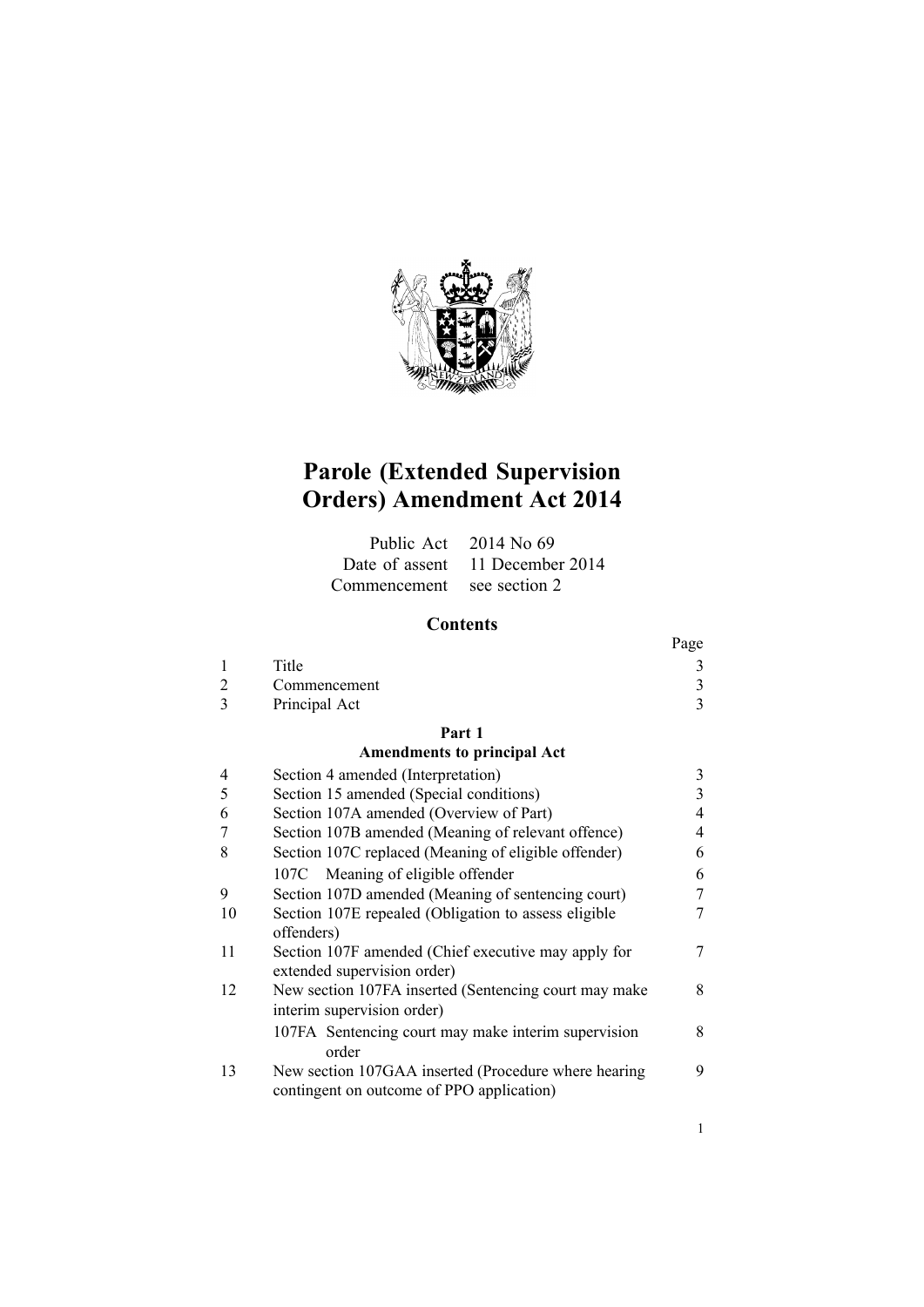|    | <b>Parole (Extended Supervision Orders)</b><br>Amendment Act 2014                                                   | 2014 No 69 |
|----|---------------------------------------------------------------------------------------------------------------------|------------|
|    | 107GAA Procedure where hearing contingent on                                                                        | 9          |
|    | outcome of PPO application                                                                                          |            |
| 14 | Section 107H amended (Hearings relating to extended<br>supervision orders)                                          | 10         |
| 15 | Section 107I amended (Sentencing court may make<br>extended supervision order)                                      | 10         |
| 16 | New sections 107IAA to 107IAC inserted                                                                              | 11         |
|    | 107IAA Matters court must be satisfied of when assessing<br>risk                                                    | 11         |
|    | 107IAB Chief executive may apply for imposition of<br>intensive monitoring condition                                | 12         |
|    | 107IAC Court may order imposition of intensive<br>monitoring condition                                              | 12         |
| 17 | Section 107JA amended (Standard extended supervision<br>conditions)                                                 | 13         |
| 18 | Section 107K amended (Board may impose special<br>conditions)                                                       | 13         |
| 19 | Section 107L amended (Commencement and expiry of<br>extended supervision order)                                     | 15         |
| 20 | Cross-heading above section 107M replaced                                                                           | 15         |
| 21 | Section 107M amended (Sentencing court may cancel<br>extended supervision order)                                    | 15         |
| 22 | Section 107N repealed (Extension of short extended<br>supervision order)                                            | 16         |
| 23 | Section 107O amended (Board may vary conditions of<br>extended supervision order)                                   | 16         |
| 24 | Section 107R amended (Appeals against decisions of<br>sentencing court)                                             | 16         |
| 25 | New sections 107RA and 107RB inserted                                                                               | 16         |
|    | 107RA Review by court                                                                                               | 16         |
|    | 107RB Biennial review of high-impact conditions                                                                     | 17         |
| 26 | Section 107U amended (Rules about court practice and<br>procedure)                                                  | 19         |
| 27 | Sections 107Y and 107Z repealed                                                                                     | 19         |
| 28 | New sections 107ZA and 107ZB inserted                                                                               | 19         |
|    | 107ZA Extension of certain orders that are in force before<br>this section comes into force                         | 19         |
|    | 107ZB Modification of conditions on extended<br>supervision orders in force before this section<br>comes into force | 20         |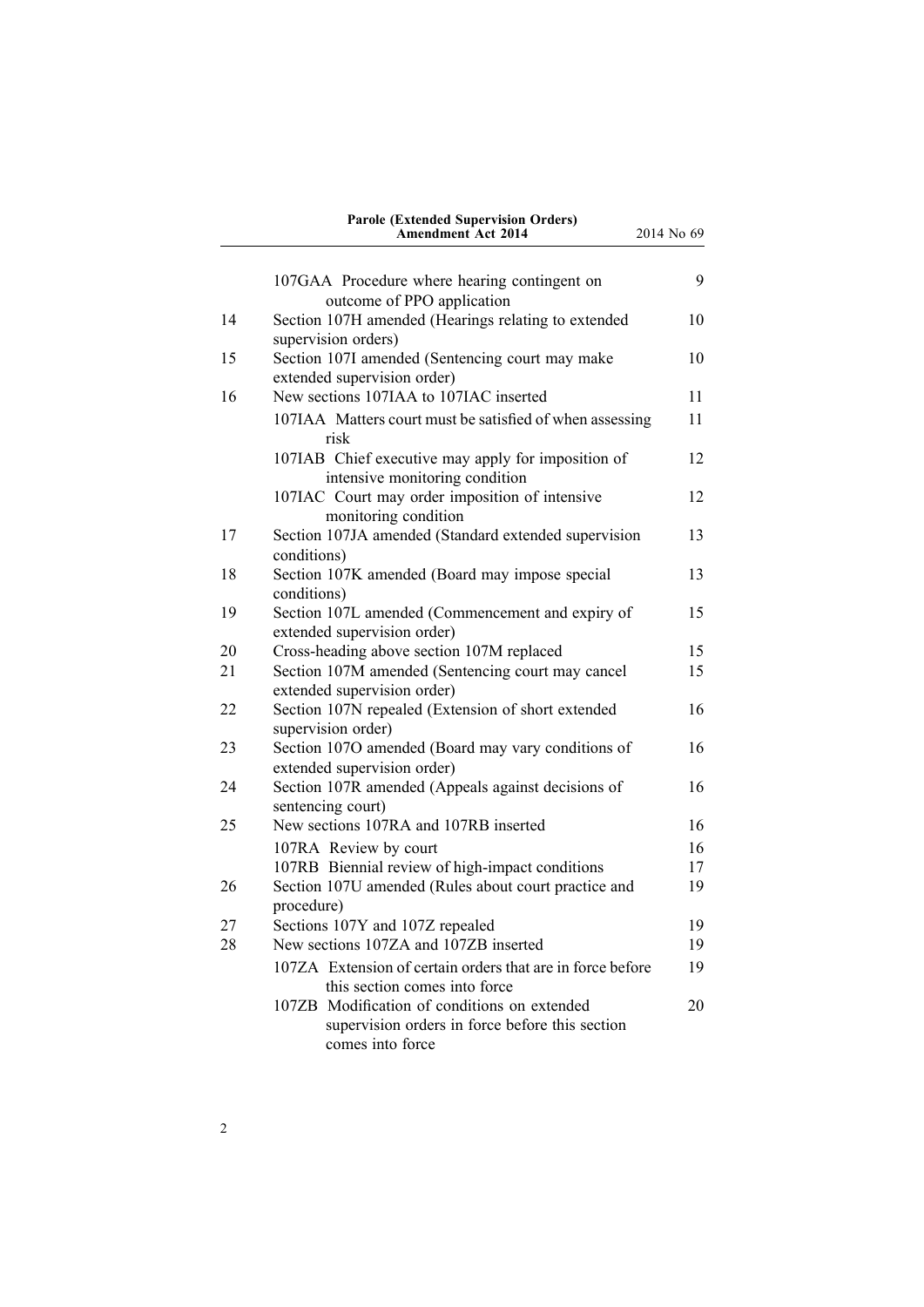<span id="page-2-0"></span>

|            | <b>Parole (Extended Supervision Orders)</b> |                       |
|------------|---------------------------------------------|-----------------------|
| 2014 No 69 | <b>Amendment Act 2014</b>                   | Part $1 \text{ s } 5$ |

#### **[Part](#page-19-0) 2**

#### **Technical and consequential [amendments](#page-19-0)**

| 29 | Amendment to Corrections Act 2004                      | 20 |
|----|--------------------------------------------------------|----|
| 30 | Amendment to Privacy Act 1993                          | 21 |
| 31 | Amendments to Parole Regulations 2002                  | 21 |
| 32 | Consequential amendments to Court of Appeal (Criminal) | 21 |
|    | <b>Rules 2001</b>                                      |    |

#### **The Parliament of New Zealand enacts as follows:**

**1 Title**

This Act is the Parole (Extended Supervision Orders) Amendment Act 2014

### **2 Commencement**

This Act comes into force on the day after the date on which it receives the Royal assent.

### **3 Principal Act**

This Act amends the [Parole](http://www.legislation.govt.nz/pdflink.aspx?id=DLM137631) Act 2002 (the **principal Act**).

### **Part 1 Amendments to principal Act**

### **4 Section 4 amended (Interpretation)**

In [section](http://www.legislation.govt.nz/pdflink.aspx?id=DLM137641)  $4(1)$ , insert in its appropriate alphabetical order: "**intensive monitoring condition** means the special condition described in section 107IAC(2)".

### **5 Section 15 amended (Special conditions)**

(1) Replace section  $15(2)(c)$  with:

- "(c) provide for the reasonable concerns of victims of the offender; or
- "(d) comply, in the case of an offender subject to an extended supervision order, with an order of the court, made under section 107IAC, to impose an intensive monitoring condition."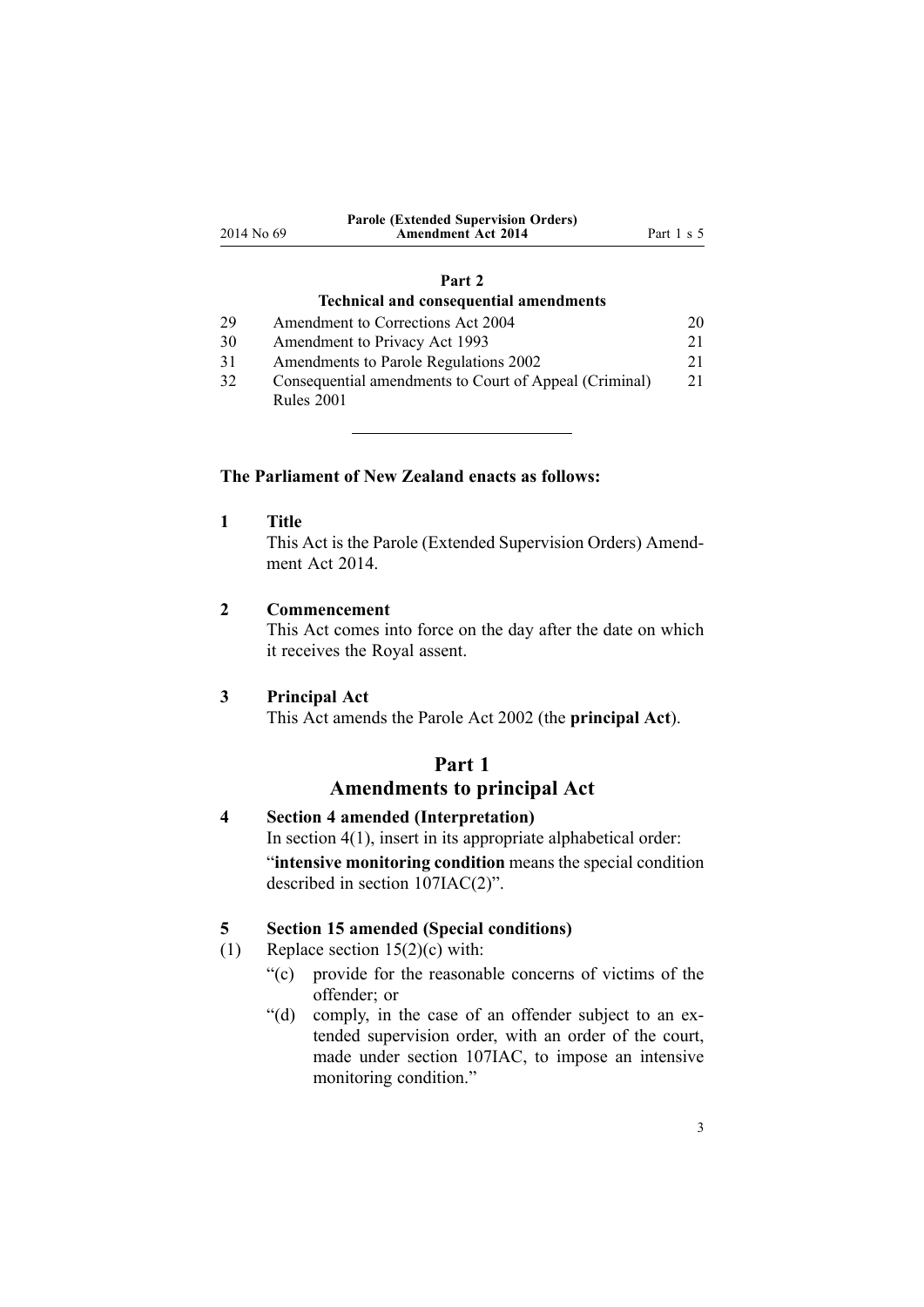<span id="page-3-0"></span>

|            | <b>Parole (Extended Supervision Orders)</b> |            |
|------------|---------------------------------------------|------------|
| Part 1 s 6 | <b>Amendment Act 2014</b>                   | 2014 No 69 |

### (2) After section [15\(3\)\(f\)](http://www.legislation.govt.nz/pdflink.aspx?id=DLM138471), insert:

"(g) an intensive monitoring condition, which must, and may only, be imposed if <sup>a</sup> court orders (under section 107IAC) the imposition of an intensive monitoring condition<sup>"</sup>

#### **6 Section 107A amended (Overview of Part)**

- (1) In section [107A\(a\)](http://www.legislation.govt.nz/pdflink.aspx?id=DLM139605), replace "certain sexual offences" with "certain offences".
- (2) In section [107A\(b\)](http://www.legislation.govt.nz/pdflink.aspx?id=DLM139605), replace "may last for up to 10 years" with "may last for not more than 10 years at a time".
- **7 Section 107B amended (Meaning of relevant offence)**
- (1) In the heading to [section](http://www.legislation.govt.nz/pdflink.aspx?id=DLM139607) 107B, after "**offence**", insert "**, relevant sexual offence, and relevant violent offence**".
- (2) Replace section [107B\(1\)](http://www.legislation.govt.nz/pdflink.aspx?id=DLM139607) to (2A) with:
- "(1) In this Part, **relevant offence** means any of the following:
	- "(a) an offence specified in subsection  $(2)$ ,  $(2A)$ , or  $(3)$ :
	- "(b) an attempt to commit any offence specified in subsection (2) or (2A) (but only if the offence is not itself specified as an attempt and the provision does not itself provide that the offence may be completed on an attempt):
	- "(c) <sup>a</sup> conspiracy to commit any offence specified in subsection  $(2)$  or  $(2A)$ :
	- "(d) an offence committed overseas that would come within the description of any offence described in subsection (2) or (2A), or paragraph (b) or (c) of this subsection, if it had been committed in New Zealand:
	- "(e) an offence that is equivalent to an offence specified in subsection (2) or (2A) but that was committed against <sup>a</sup> provision of the Crimes Act 1961 that has been repealed.
- "(2) In this Part, an offence against any of the following sections of the Crimes Act 1961 is <sup>a</sup> **relevant sexual offence**:
	- "(a) section 128B(1) (sexual violation):
	- "(b) section 129(1) (attempted sexual violation):
	- "(c) section  $129(2)$  (assault with intent to commit sexual violation):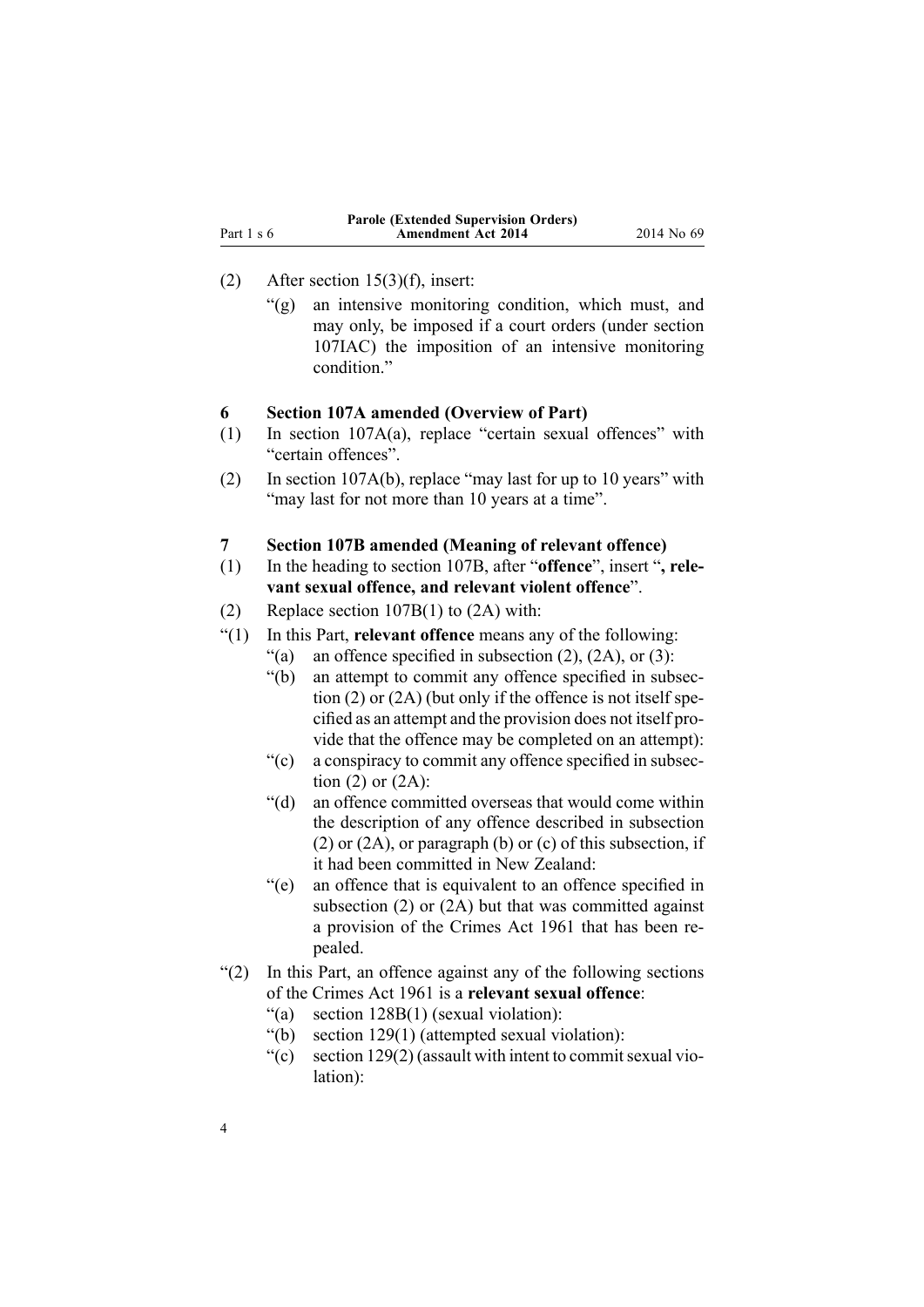| 2014 No 69       | <b>Parole (Extended Supervision Orders)</b><br>Amendment Act 2014<br>Part 1 s 7                                                                             |
|------------------|-------------------------------------------------------------------------------------------------------------------------------------------------------------|
| " $(d)$ "        | section 129A(1) (sexual connection with consent in-                                                                                                         |
| $\degree$ (e)    | duced by certain threats):<br>section 129A(2) (indecent act with consent induced by<br>certain threats), but only if the victim of the offence was          |
| " $(f)$ "        | under the age of 16 at the time of the offence:<br>section $130(2)$ (incest):                                                                               |
| " $(g)$ "        | section $131(1)$ and (2) (sexual connection with depend-<br>ent family member):                                                                             |
| " $(h)$          | section 131(3) (indecent act on dependent family mem-<br>ber), but only if the victim of the offence was under the<br>age of 16 at the time of the offence: |
| $\degree$ (i)    | section 131B (meeting young person following sexual<br>grooming):                                                                                           |
| " $(j)$          | section $132(1)$ , (2), and (3) (sexual conduct with child<br>under $12$ ):                                                                                 |
| " $(k)$          | section $134(1)$ , (2), and (3) (sexual conduct with young<br>person under 16):                                                                             |
| $\lq(1)$         | section 135 (indecent assault):                                                                                                                             |
| " $(m)$          | section 138(1), (2), and (4) (sexual exploitation of per-<br>son with significant impairment):                                                              |
| $\mathrm{``(n)}$ | section 142A (compelling another person to do indecent<br>act with animal):                                                                                 |
| $\degree$ (0)    | section 143 (bestiality):                                                                                                                                   |
| " $(p)$ "        | section 144A(1) (sexual conduct with children and<br>young people outside New Zealand):                                                                     |
| $\lq( q )$       | section $144C(1)$ (organising or promoting child sex<br>tours):                                                                                             |
| " $(r)$          | section 208 (abduction for purposes of marriage or sex-<br>ual connection).                                                                                 |
|                  | "(2A) In this Part, an offence against any of the following sections                                                                                        |
|                  | of the Crimes Act 1961 is a relevant violent offence:                                                                                                       |
| " $(a)$ "        | section $172(1)$ (murder):                                                                                                                                  |
| " $(b)$ "        | section 173 (attempt to murder):                                                                                                                            |
| ``(c)            | section 174 (counselling or attempting to procure mur-<br>der):                                                                                             |
| " $(d)$ "        | section 176 (accessory after the fact to murder):                                                                                                           |
| " $(e)$          | section 177 (manslaughter):                                                                                                                                 |
| " $(f)$ "        | section 188(1) and (2) (wounding with intent):                                                                                                              |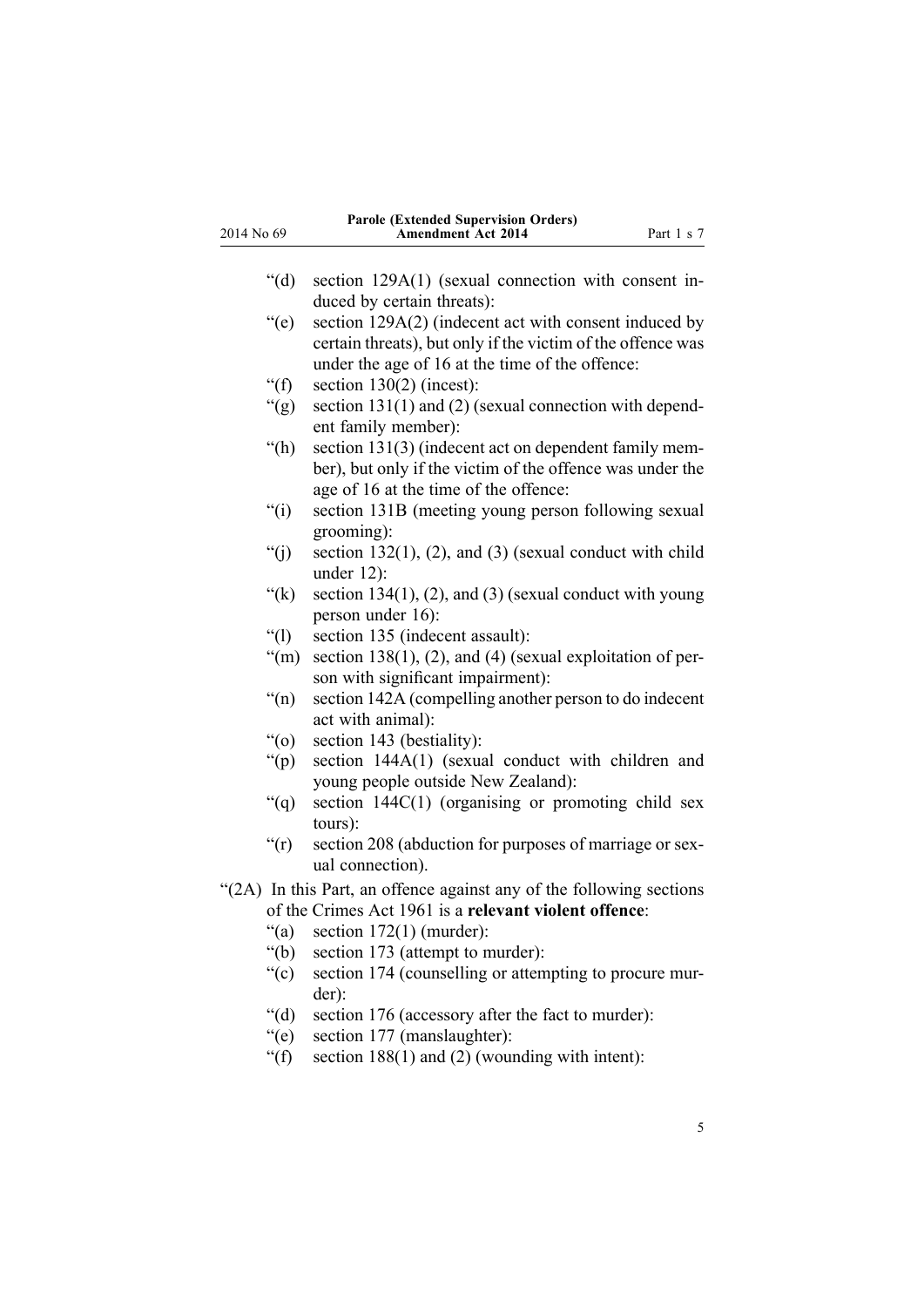<span id="page-5-0"></span>

|            | <b>Parole (Extended Supervision Orders)</b> |            |
|------------|---------------------------------------------|------------|
| Part 1 s 8 | <b>Amendment Act 2014</b>                   | 2014 No 69 |
|            |                                             |            |

- "(g) section 189(1) (injuring with intent to cause grievous bodily harm):
- "(h) section 191(1) and (2) (aggravated wounding or injury):
- "(i) section 198(1) and (2) (discharging firearm or doing dangerous act with intent):
- "(i) section  $198A(1)$  and (2) (using firearm against law enforcement officer, etc):
- "(k) section 198B (commission of crime with firearm):
- "(l) section 199 (acid throwing):
- "(m) section 209 (kidnapping):
- "(n) section  $234(2)$  (robbery):
- "(o) section 235 (aggravated robbery):
- "(p) section  $236(1)$  and (2) (assault with intent to rob)."
- (3) In section [107B\(2B\)](http://www.legislation.govt.nz/pdflink.aspx?id=DLM139607), replace "For the purposes of subsection  $(2A)$ " with "For the purposes of subsection  $(1)(e)$ ".
- **8 Section 107C replaced (Meaning of eligible offender)** Replace [section](http://www.legislation.govt.nz/pdflink.aspx?id=DLM139611) 107C with:

### "**107C Meaning of eligible offender**

- "(1) In this Part, **eligible offender** means an offender who—
	- "(a) is not subject to an indeterminate sentence but is <sup>a</sup> person who has been sentenced to imprisonment for <sup>a</sup> relevant offence (and that sentence has not been quashed or otherwise set aside) and has not ceased, since his or her latest conviction for <sup>a</sup> relevant offence (that has not been quashed or otherwise set aside), to be subject to any or all of the following:
		- "(i) <sup>a</sup> sentence of imprisonment (whether for <sup>a</sup> relevant offence or otherwise):
		- "(ii) release conditions (whether suspended or not):
		- "(iii) an extended supervision order; or
	- "(b) is <sup>a</sup> person who—
		- "(i) has arrived in New Zealand within 6 months of ceasing to be subject to any sentence, supervision conditions, or order imposed on the person for <sup>a</sup> relevant offence by an overseas court; and
		- "(ii) has, since that arrival, been in New Zealand for less than 6 months; and
		- "(iii) resides or intends to reside in New Zealand.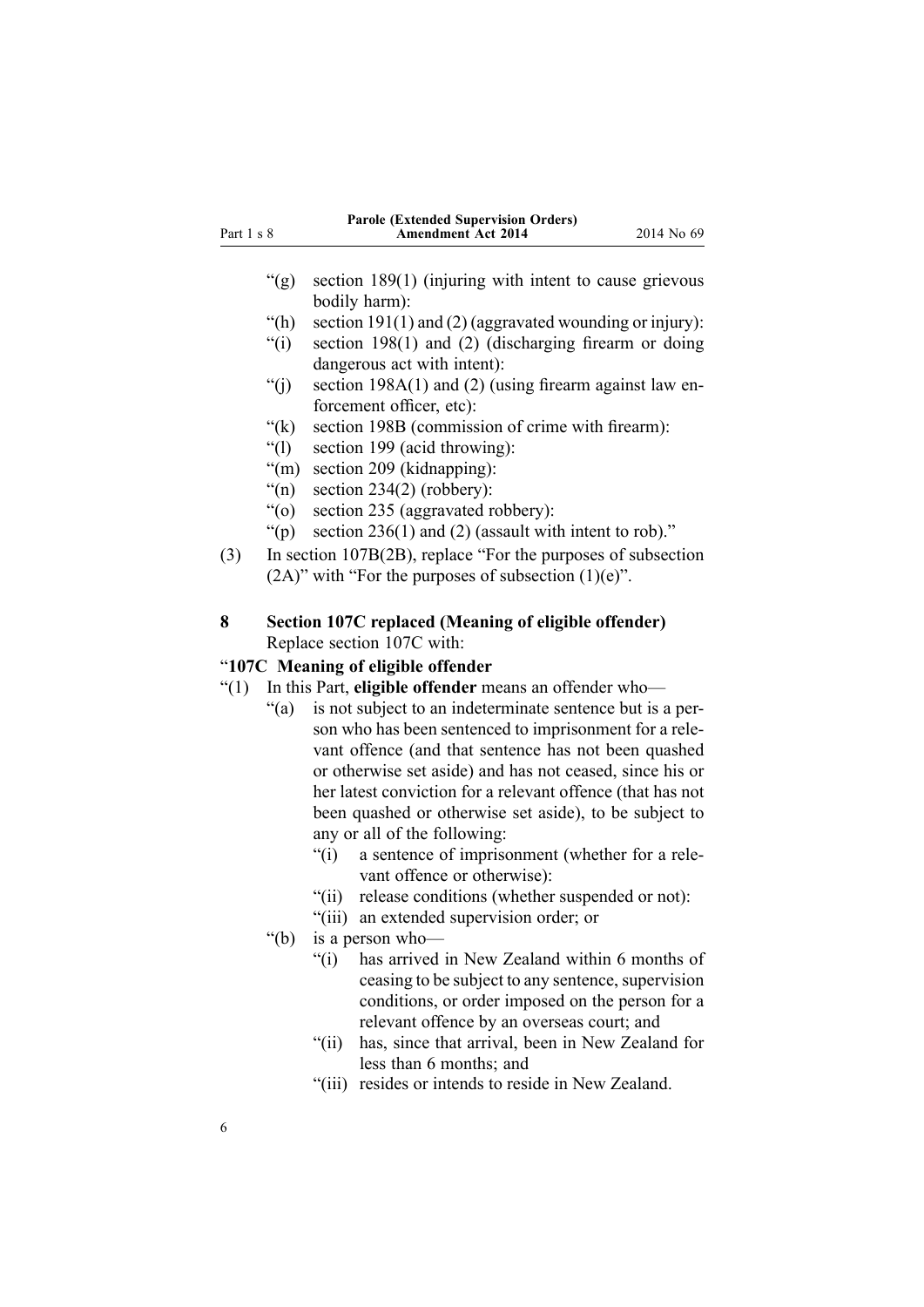<span id="page-6-0"></span>

| 2014 No 69 |  |  |
|------------|--|--|

"(2) To avoid doubt, and to confirm the retrospective application of this provision, despite any enactment or rule of law, an offender may be an eligible offender even if he or she committed <sup>a</sup> relevant offence, was most recently convicted, or became subject to release conditions or an extended supervision order before this Part and any amendments to it came into force."

### **9 Section 107D amended (Meaning of sentencing court)**

In [section](http://www.legislation.govt.nz/pdflink.aspx?id=DLM139614) 107D, replace "offence for which the offender is subject to <sup>a</sup> sentence of imprisonment" with "offence for which the offender was most recently subject to <sup>a</sup> sentence of imprisonment".

- **10 Section 107E repealed (Obligation to assess eligible offenders)** Repeal [section](http://www.legislation.govt.nz/pdflink.aspx?id=DLM139618) 107E.
- **11 Section 107F amended (Chief executive may apply for extended supervision order)**
- (1) Replace section [107F\(1\)](http://www.legislation.govt.nz/pdflink.aspx?id=DLM139622) with:
- "(1) The chief executive may apply to the sentencing court for an extended supervision order in respec<sup>t</sup> of an eligible offender,—
	- "(a) where the offender is subject to <sup>a</sup> sentence of imprisonment, at any time before the later of—
		- "(i) the sentence expiry date of the sentence to which the offender is subject that has the latest sentence expiry date, regardless of whether that sentence is for <sup>a</sup> relevant offence; and
		- "(ii) the date on which the offender ceases to be subject to any release conditions; or
	- "(b) where the offender is subject to an extended supervision order, at any time before the expiry of the order; or
	- "(c) where the offender is <sup>a</sup> person described in section  $107C(1)(b)$ , at any time within 6 months of the person's arrival in New Zealand."
- (2) Replace section [107F\(2\)](http://www.legislation.govt.nz/pdflink.aspx?id=DLM139622) with: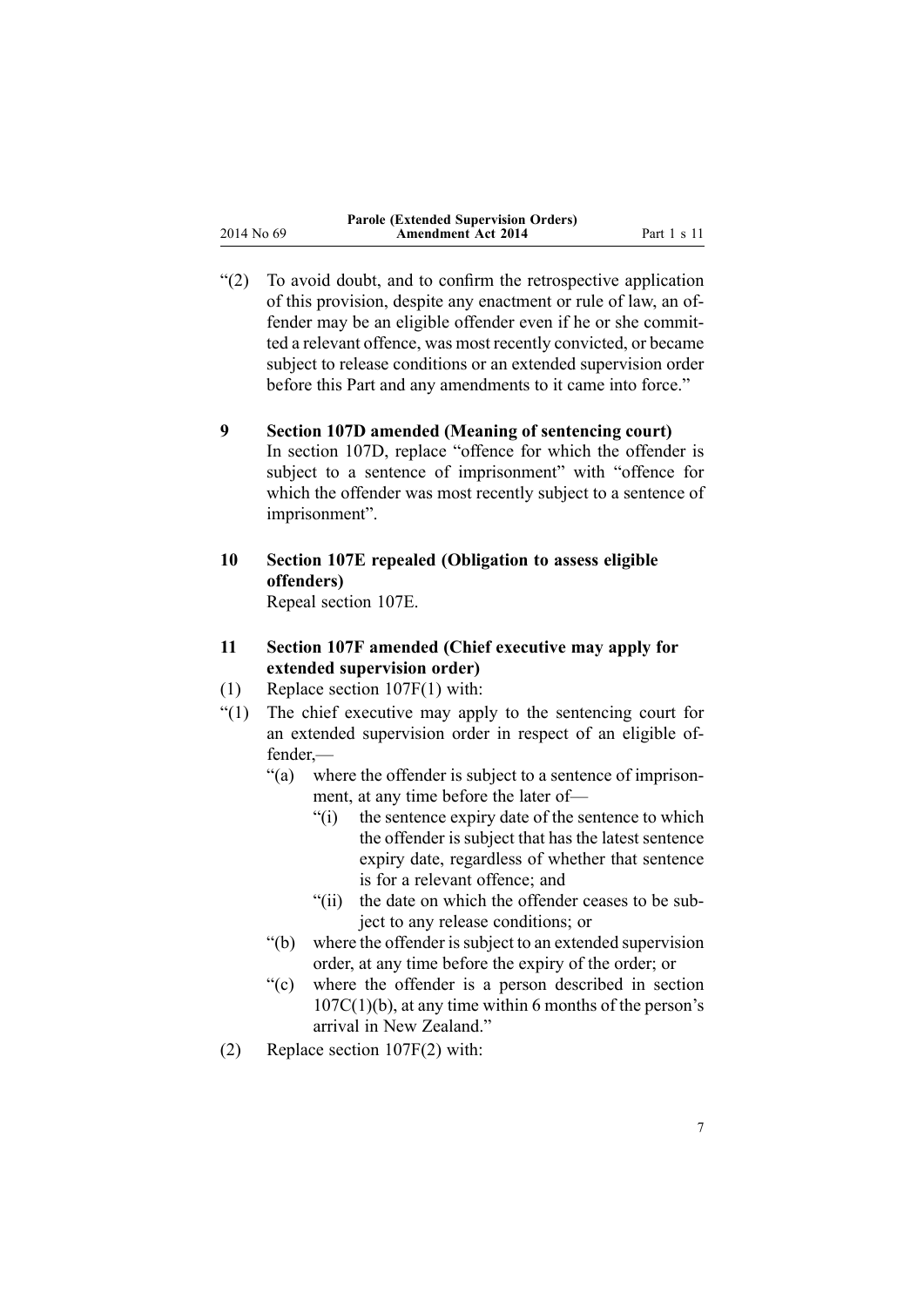- <span id="page-7-0"></span>"(2) An application under this section must be accompanied by <sup>a</sup> repor<sup>t</sup> by <sup>a</sup> health assessor (as defined in section 4 of the Sentencing Act 2002).
- "(2A) Every health assessor's repor<sup>t</sup> must address one or both of the following questions:
	- "(a) whether—
		- "(i) the offender displays each of the traits and behavioural characteristics specified in section 107IAA(1); and
		- "(ii) there is <sup>a</sup> high risk that the offender will in future commit <sup>a</sup> relevant sexual offence:
	- "(b) whether—
		- "(i) the offender displays each of the behavioural characteristics specified in section 107IAA(2); and
		- "(ii) there is <sup>a</sup> very high risk that the offender will in future commit <sup>a</sup> relevant violent offence."
- (3) In section [107F\(3\)](http://www.legislation.govt.nz/pdflink.aspx?id=DLM139622), replace "in addressing the matters listed in subsection (2)" with "in addressing any matter to be referred to in the health assessor's report".
- **12 New section 107FA inserted (Sentencing court may make interim supervision order)**

After [section](http://www.legislation.govt.nz/pdflink.aspx?id=DLM139622) 107F, insert:

### "**107FA Sentencing court may make interim supervision order**

- "(1) This section applies if, before an application for an extended supervision order is finally determined, 1 or more of the following events occur:
	- "(a) the offender who is the subject of the application is released from detention:
	- "(b) the offender who is the subject of the application ceases to be subject to an extended supervision order:
	- "(c) the offender who is the subject of the application fails to appear at the hearing of the application and is brought before the court under <sup>a</sup> warrant issued under section  $107G(3)$
	- "(d) an offender who is <sup>a</sup> person described in section 107C(1)(b) arrives in New Zealand.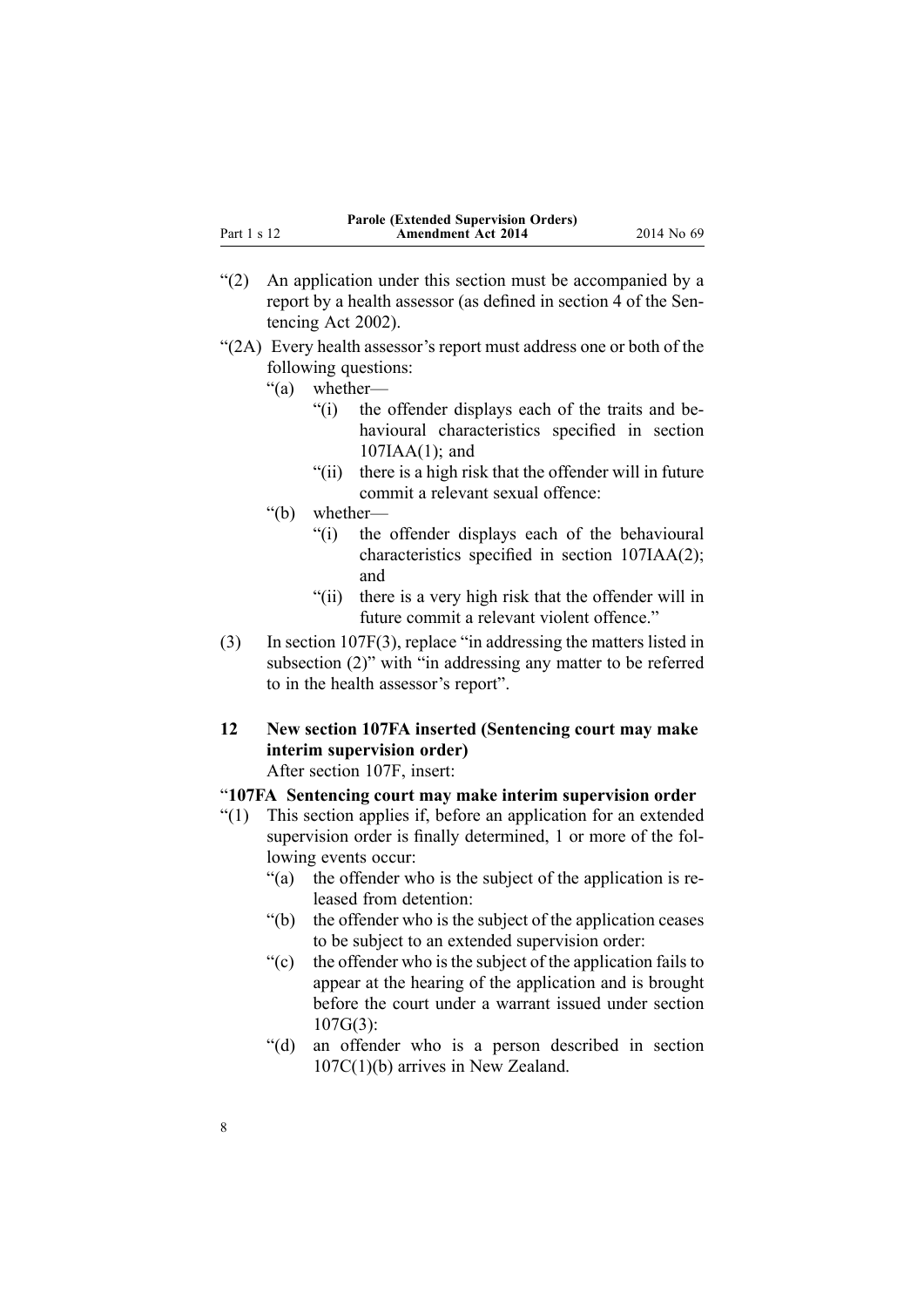- <span id="page-8-0"></span>"(2) The sentencing court may, on application by the chief executive, order that, until the application for an extended supervision order is finally determined, the offender is subject to the supervision conditions specified in the order.
- "(3) When the court makes an order under subsection (2) (an **interim supervision order**), it may impose any of the standard conditions that are (under section 107JA), or special conditions that may be (under section 107K), imposed under an extended supervision order.
- "(4) If, under an interim supervision order, the court imposes an intensive monitoring condition or residential restrictions, the period for which the interim supervision order is in force is not to be taken into account for the purpose of the limits specified in section  $107K(3)(b)$  and (ba).
- "(5) The court may suspend an interim supervision order subject to any conditions that the court thinks fit.
- "(6) An interim supervision order ceases to have effect when the application for an extended supervision order is finally determined or discontinued."
- **13 New section 107GAA inserted (Procedure where hearing contingent on outcome of PPO application)** After [section](http://www.legislation.govt.nz/pdflink.aspx?id=DLM139624) 107G, insert:
- "**107GAA Procedure where hearing contingent on outcome of PPO application**
- "(1) This section applies to an application for an extended supervision order made in respec<sup>t</sup> of an eligible offender who is also the subject of <sup>a</sup> PPO application that has not been determined or withdrawn.
- "(2) For an application to which this section applies,—
	- "(a) the sentencing court is (despite anything in section 107D) the High Court; and
	- "(b) the sentencing court must not hear the application until—
		- "(i) the proceeding on the PPO application has been completed and the court has declined to make <sup>a</sup> public protection order against the offender; or
		- "(ii) the PPO application has been withdrawn; or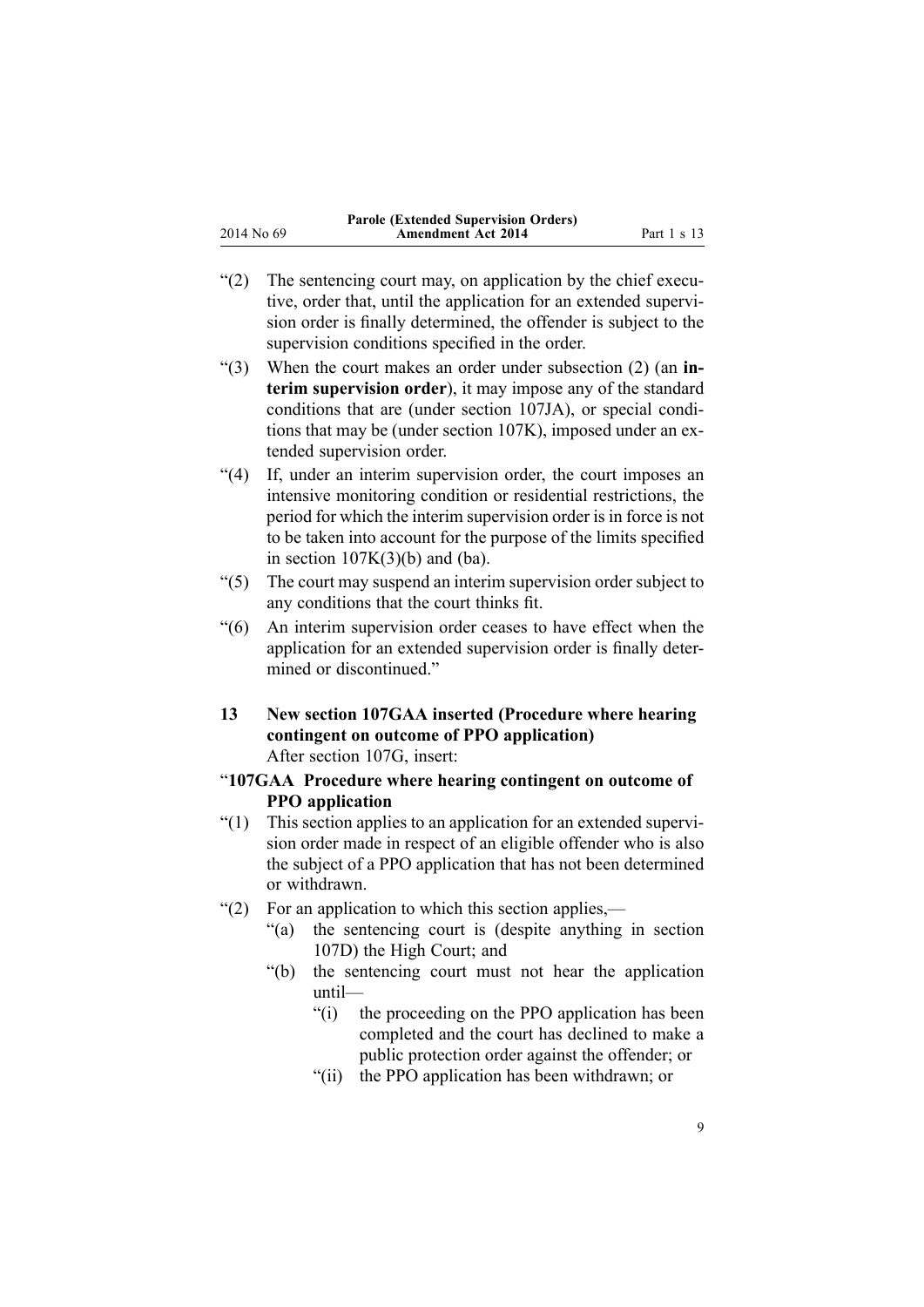- <span id="page-9-0"></span>"(iii) the public protection order made against the offender has been cancelled as <sup>a</sup> result of <sup>a</sup> successful appeal against the order; and
- "(c) the notice given under section  $107G(1)(d)$  must inform the offender of the effect of this provision.
- "(3) The application is taken to be withdrawn if the court has made <sup>a</sup> public protection order against the offender and all avenues for appeal are exhausted or the period in which an appeal may be filed expires.
- "(4) Where the court has declined to make <sup>a</sup> public protection order and the court proceeds to hear the application for an extended supervision order, that application must, if practicable, be heard by the same Judge that heard the PPO application.
- "(5) In this section, **PPO application** means an application for <sup>a</sup> public protection order under section 8 of the Public Safety (Public Protection Orders) Act 2014."
- **14 Section 107H amended (Hearings relating to extended supervision orders)** Repeal section  $107H(1)(c)$ .
- **15 Section 107I amended (Sentencing court may make extended supervision order)**
- (1) In section [107I\(1\)](http://www.legislation.govt.nz/pdflink.aspx?id=DLM139630), replace "pose <sup>a</sup> real and ongoing risk of committing sexual offences against children or young persons" with "pose <sup>a</sup> real and ongoing risk of committing serious sexual or violent offences".
- (2) Replace section [107I\(2\)](http://www.legislation.govt.nz/pdflink.aspx?id=DLM139630) with:
- "(2) A sentencing court may make an extended supervision order if, following the hearing of an application made under section 107F, the court is satisfied, having considered the matters addressed in the health assessor's repor<sup>t</sup> as set out in section 107F(2A), that—
	- "(a) the offender has, or has had, <sup>a</sup> pervasive pattern of serious sexual or violent offending; and
	- "(b) either or both of the following apply:
		- "(i) there is <sup>a</sup> high risk that the offender will in future commit <sup>a</sup> relevant sexual offence: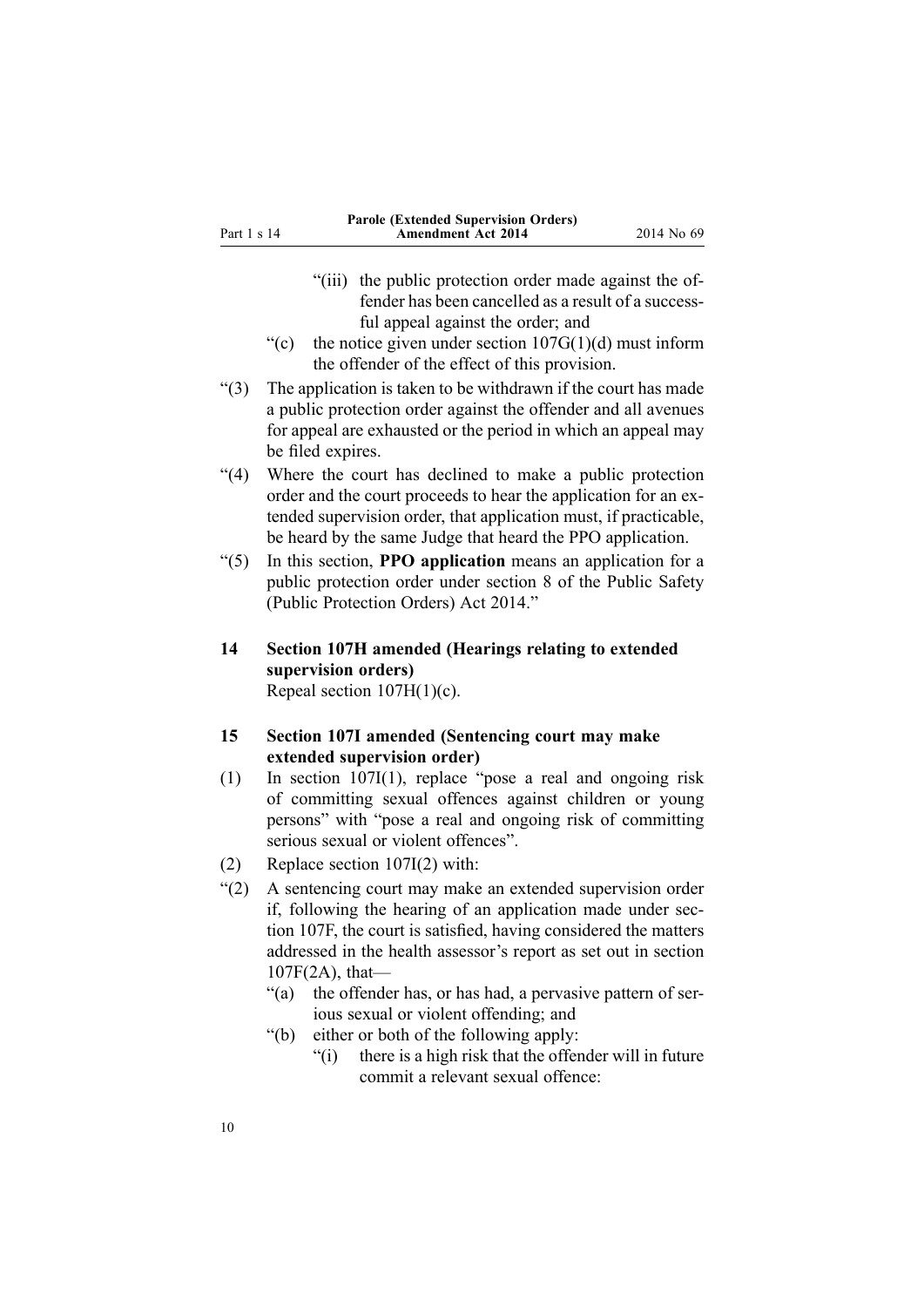- "(ii) there is <sup>a</sup> very high risk that the offender will in future commit <sup>a</sup> relevant violent offence."
- <span id="page-10-0"></span>(3) Repeal section [107I\(6\)](http://www.legislation.govt.nz/pdflink.aspx?id=DLM139630).

### **16 New sections 107IAA to 107IAC inserted** After [section](http://www.legislation.govt.nz/pdflink.aspx?id=DLM139630) 107I, insert:

### "**107IAA Matters court must be satisfied of when assessing risk**

- $(1)$  A court may determine that there is a high risk that an eligible offender will commit <sup>a</sup> relevant sexual offence only if it is satisfied that the offender—
	- "(a) displays an intense drive, desire, or urge to commit <sup>a</sup> relevant sexual offence; and
	- "(b) has <sup>a</sup> predilection or proclivity for serious sexual offending; and
	- "(c) has limited self-regulatory capacity; and
	- "(d) displays either or both of the following:
		- "(i) <sup>a</sup> lack of acceptance of responsibility or remorse for pas<sup>t</sup> offending:
		- "(ii) an absence of understanding for or concern about the impact of his or her sexual offending on actual or potential victims.
- "(2) A court may determine that there is <sup>a</sup> very high risk that an eligible offender will commit <sup>a</sup> relevant violent offence only if it is satisfied that the offender—
	- "(a) has <sup>a</sup> severe disturbance in behavioural functioning established by evidence of each of the following characteristics:
		- "(i) intense drive, desires, or urges to commit acts of violence; and
		- "(ii) extreme aggressive volatility; and
		- "(iii) persistent harbouring of vengeful intentions towards 1 or more other persons; and
	- "(b) either—
		- "(i) displays behavioural evidence of clear and longterm planning of serious violent offences to meet <sup>a</sup> premeditated goal; or
		- "(ii) has limited self-regulatory capacity; and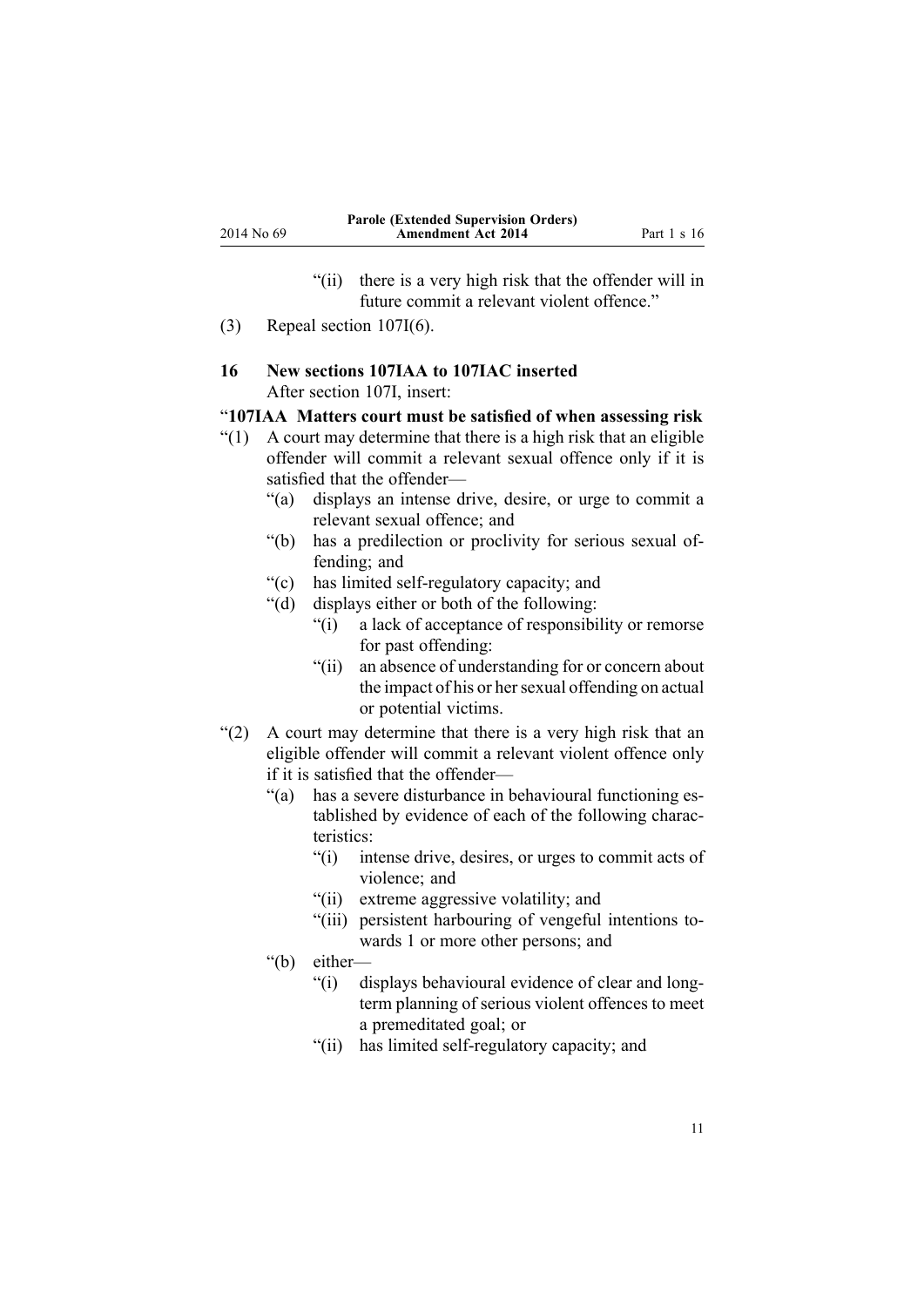<span id="page-11-0"></span>"(c) displays an absence of understanding for or concern about the impact of his or her violence on actual or potential victims.

### "**107IAB Chief executive may apply for imposition of intensive monitoring condition**

- "(1) When the chief executive makes an application under section 107F for an extended supervision order, he or she may at the same time apply to the sentencing court for an order requiring the Board to impose an intensive monitoring condition on the offender under section 107IAC.
- "(2) If the chief executive makes an application under this section, the sentencing court is, for the purpose of that application and the corresponding application under section 107F, and despite anything in section 107D, taken to be the High Court.

### "**107IAC Court may order imposition of intensive monitoring condition**

- "(1) When <sup>a</sup> sentencing court makes an extended supervision order in respec<sup>t</sup> of an offender, the court may at the same time, on application by the chief executive made under section 107IAB(1), make an order requiring the Board to impose an intensive monitoring condition on the offender.
- "(2) An intensive monitoring condition is <sup>a</sup> condition requiring an offender to submit to being accompanied and monitored, for up to 24 hours <sup>a</sup> day, by an individual who has been approved, by <sup>a</sup> person authorised by the chief executive, to undertake person-to-person monitoring.
- "(3) The order must specify the maximum duration of the intensive monitoring condition, which must be no longer than 12 months.
- "(4) If the court makes an order under this section, the Board must impose an intensive monitoring condition on the offender as <sup>a</sup> special condition.
- "(5) The court may not make an order under this section in respec<sup>t</sup> of an offender more than once, even if the offender is subject to repeated extended supervision orders.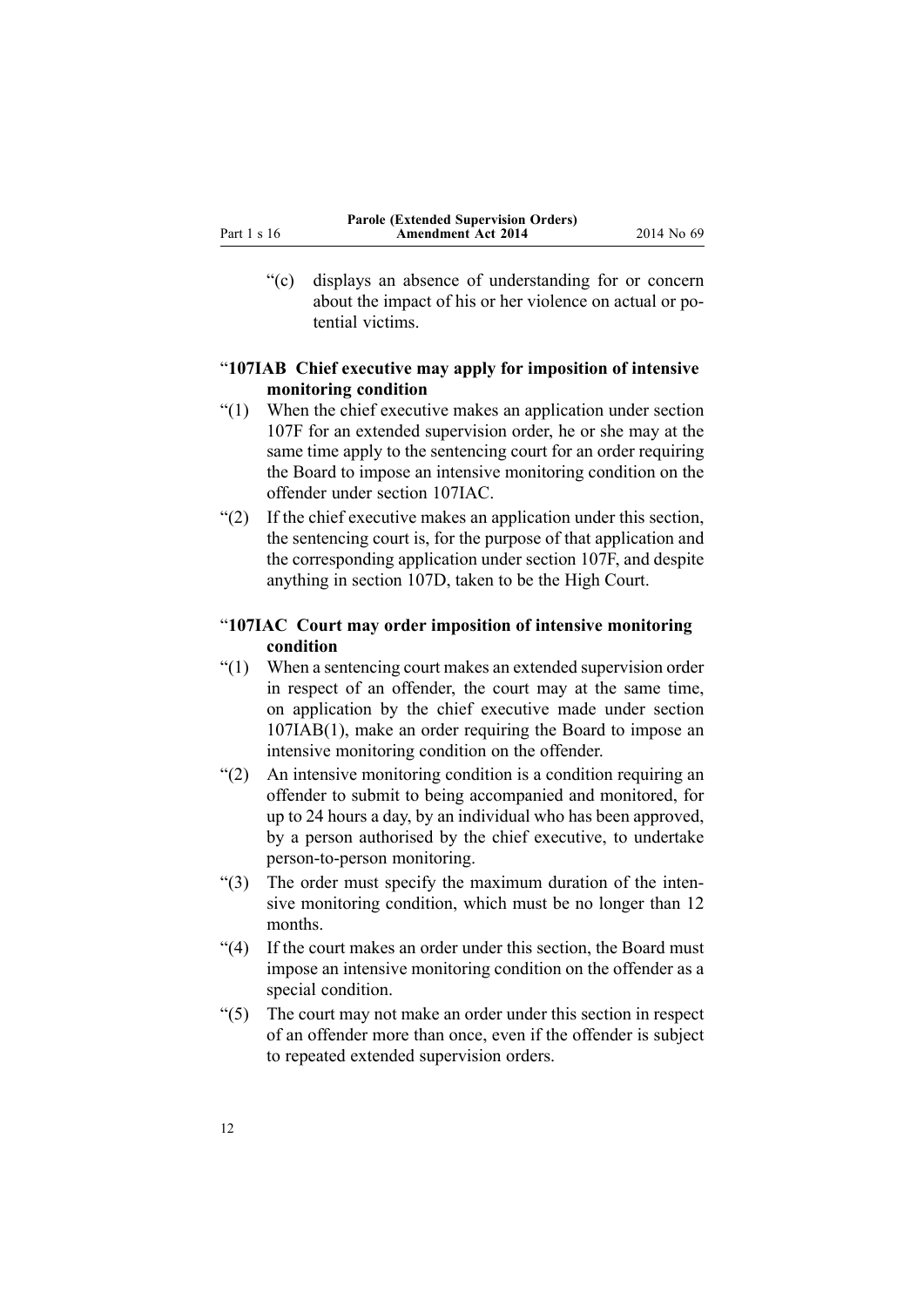<span id="page-12-0"></span>"(6) However, the court may make an order under this section in respec<sup>t</sup> of an offender who was subject to an extended supervision order before the commencement of this section even if, under that order, the offender was at any time subject to <sup>a</sup> condition imposed by the Board under section 107K(2)."

### **17 Section 107JA amended (Standard extended supervision conditions)**

- (1) Replace section [107JA\(1\)\(i\)](http://www.legislation.govt.nz/pdflink.aspx?id=DLM139637) with:
	- "(i) the offender must not associate with, or contact, <sup>a</sup> person under the age of 16 years, except—
		- "(i) with the prior written approval of <sup>a</sup> probation officer: and
		- "(ii) in the presence and under the supervision of an adult who—
			- "(A) has been informed about the relevant offending; and
			- "(B) has been approved in writing by <sup>a</sup> probation officer as suitable to undertake the role of supervision:".
- (2) After section [107JA\(2\)](http://www.legislation.govt.nz/pdflink.aspx?id=DLM139637), insert:
- $\degree$ (3) The condition in subsection (1)(i) applies to extended supervision orders made before and after the commencement of section 17 of the Parole (Extended Supervision Orders) Amendment Act 2014."

### **18 Section 107K amended (Board may impose special conditions)**

- (1) Repeal section [107K\(2\)](http://www.legislation.govt.nz/pdflink.aspx?id=DLM139638).
- (2) In section [107K\(3\)\(a\)](http://www.legislation.govt.nz/pdflink.aspx?id=DLM139638), replace "paragraph (b)" with "paragraphs (b) and (ba)".
- (3) After section  $107K(3)(b)$ , insert:
	- "(ba) any intensive monitoring condition may apply only within the first 12 months of the term of the order; and
	- "(bb) any condition requiring the offender to participate in a programme (as referred to in section  $15(3)(b)$ ) must not—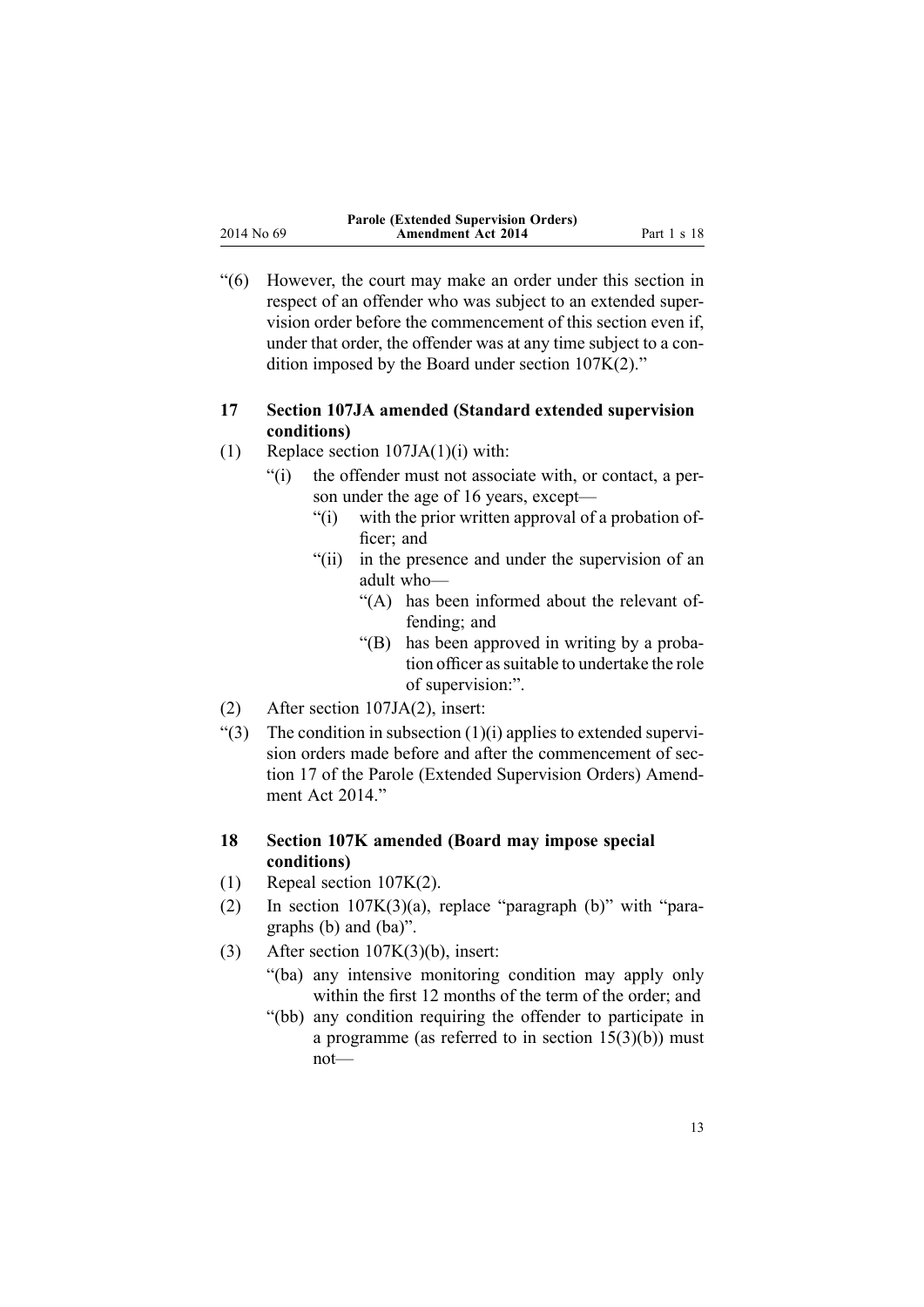Part 1 <sup>s</sup> 18

- "(i) require that the offender be, or result in the offender being, supervised, monitored, or subject to other restrictions, for longer each day than is necessary to ensure the offender's attendance at classes or participation in other activities associated with the programme; or
- "(ii) require the offender to reside with, or result in the offender residing with, any person, persons, or agency in whose care the offender is placed; and".
- (4) After section [107K\(3\)](http://www.legislation.govt.nz/pdflink.aspx?id=DLM139638), insert:
- "(3A) Subsection (3B) applies if the Board has imposed or imposes on an offender any of the following special conditions:
	- "(a) <sup>a</sup> condition requiring the offender to submit to being accompanied and monitored for up to 24 hours <sup>a</sup> day under section  $33(2)(c)$  and subsection (2) (imposed before the commencement of the Parole (Extended Supervision Orders) Amendment Act 2014):
	- "(b) <sup>a</sup> condition of long-term full-time placement in the care of an appropriate agency, person, or persons for the purposes of a programme under sections  $15(3)(b)$  and  $16(c)$ and subsection (1) (imposed before the commencement of the Parole (Extended Supervision Orders) Amendment Act 2014):
	- "(c) an intensive monitoring condition imposed under subsection (1) in accordance with an order made by the court under section 107IAC(1).
- "(3B) When this subsection applies, the standard condition in section  $107JA(1)(i)$ —
	- "(a) is suspended during the period in which the special condition is in force; and
	- "(b) is for that period replaced by the condition specified in subsection (3C).
- "(3C) For the purposes of subsection  $(3B)(b)$ , the condition is that the offender must not associate with, or contact, <sup>a</sup> person under the age of 16 years, except—
	- "(a) with the prior written approval of an employee of the chief executive authorised by the chief executive to gran<sup>t</sup> such approval; and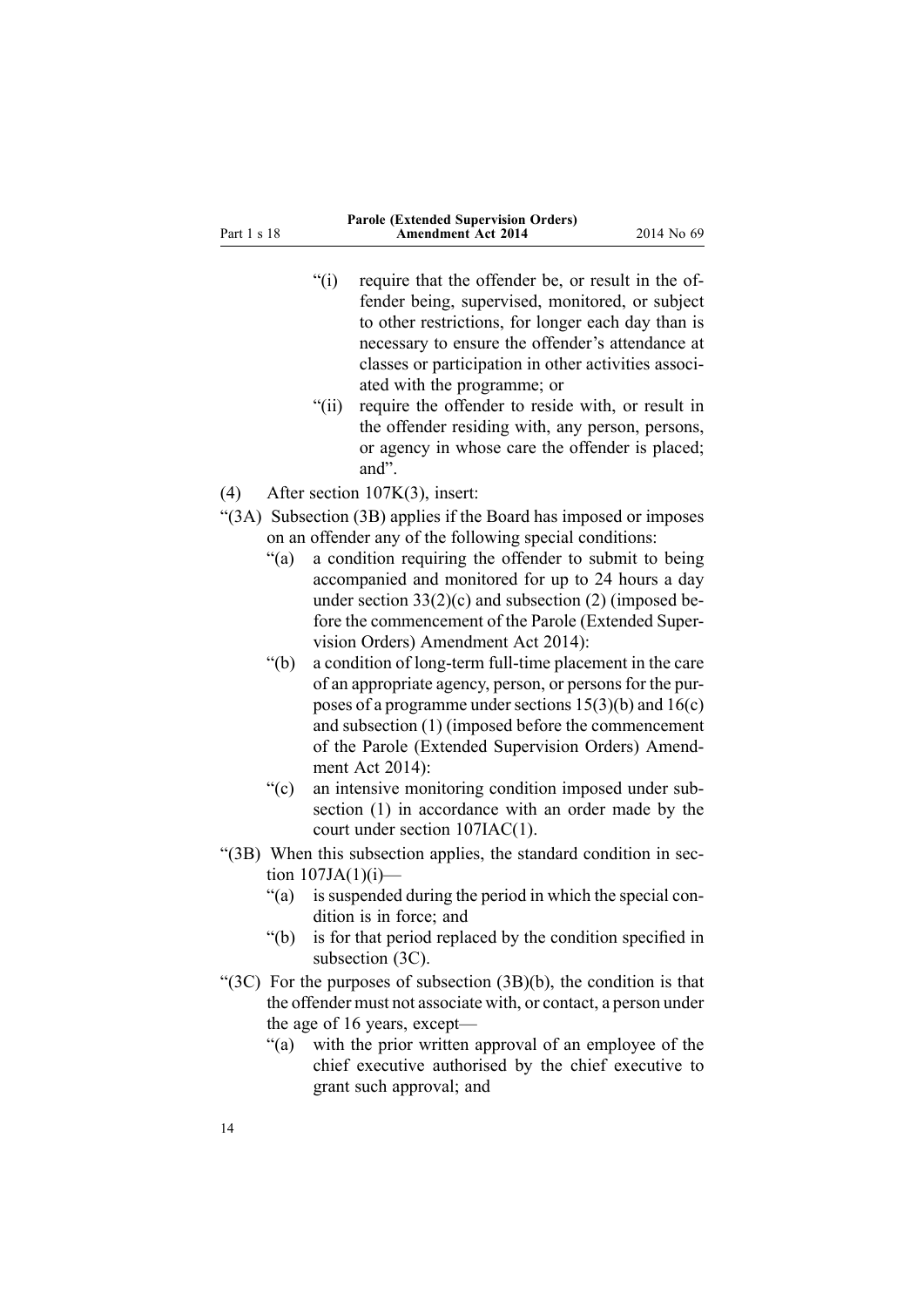<span id="page-14-0"></span>

|            | <b>Parole (Extended Supervision Orders)</b> |             |
|------------|---------------------------------------------|-------------|
| 2014 No 69 | <b>Amendment Act 2014</b>                   | Part 1 s 21 |

- "(b) in the presence and under the supervision of an adult who—
	- "(i) has been informed about the relevant offending; and
	- "(ii) has been approved in writing by <sup>a</sup> probation officer as suitable to undertake the role of supervision"
- **19 Section 107L amended (Commencement and expiry of extended supervision order)**
- (1) Replace section [107L\(1\)\(b\)](http://www.legislation.govt.nz/pdflink.aspx?id=DLM139640) with:
	- "(b) if the order is in respec<sup>t</sup> of an offender who is already subject to an extended supervision order, on the expiry of that order, unless an earlier date is specified in the new order; or
	- "(c) in any other case,—
		- "(i) on the date that the order is made; or
		- "(ii) if <sup>a</sup> different date is specified in the order, on the specified date."
- (2) Replace section [107L\(3\)](http://www.legislation.govt.nz/pdflink.aspx?id=DLM139640) with:
- "(3) An extended supervision order expires on the earliest of the following:
	- "(a) the date on which the order is cancelled:
	- "(b) the date on which the term of the order expires:
	- "(c) if the offender becomes subject to <sup>a</sup> new extended supervision order before the expiry of an earlier extended supervision order, the commencement of the new extended supervision order."

### **20 Cross-heading above section 107M replaced**

Replace the cross-heading above [section](http://www.legislation.govt.nz/pdflink.aspx?id=DLM139644) 107M with:

"*Cancellation, variation, and suspension*".

### **21 Section 107M amended (Sentencing court may cancel extended supervision order)**

(1) In section [107M\(1\)](http://www.legislation.govt.nz/pdflink.aspx?id=DLM139644), replace "on the grounds that the offender is no longer likely to commit any of the relevant offences referred to in section 107B(2) within the term of the order" with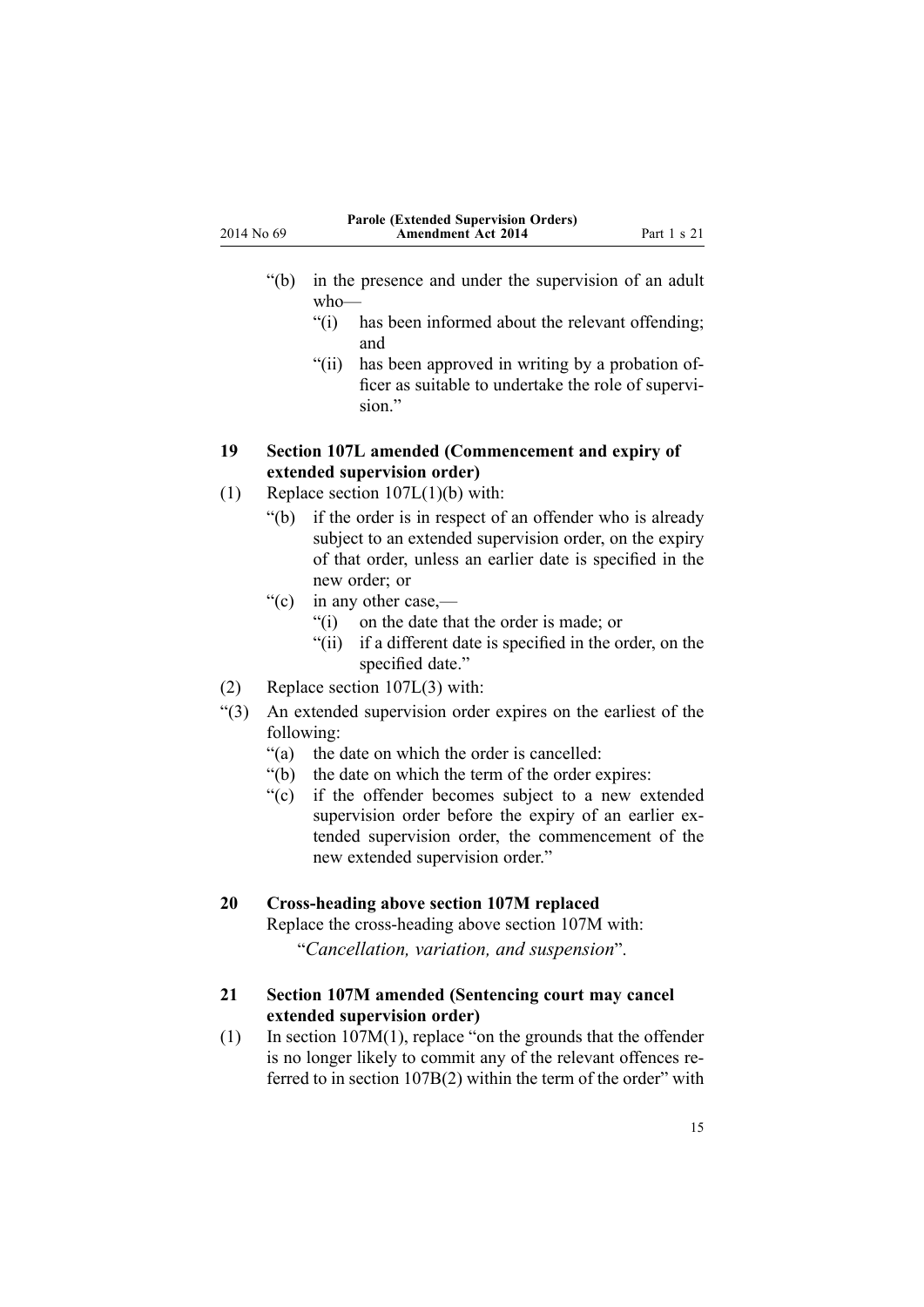<span id="page-15-0"></span>"on the grounds that the offender poses neither <sup>a</sup> high risk of committing <sup>a</sup> relevant sexual offence, nor <sup>a</sup> very high risk of committing <sup>a</sup> relevant violent offence, within the remaining term of the order".

- (2) Replace section 107M(4) with:
- "(4) The sentencing court may order the cancellation of an extended supervision order only if the applicant satisfies the court, on the basis of the matters set out in section 107IAA, that the offender poses neither <sup>a</sup> high risk of committing <sup>a</sup> relevant sexual offence, nor <sup>a</sup> very high risk of committing <sup>a</sup> relevant violent offence, within the remaining term of the order."
- **22 Section 107N repealed (Extension of short extended supervision order)** Repeal [section](http://www.legislation.govt.nz/pdflink.aspx?id=DLM139646) 107N.
- **23 Section 107O amended (Board may vary conditions of extended supervision order)** After section [107O\(1\)](http://www.legislation.govt.nz/pdflink.aspx?id=DLM139648), insert:
- "(1A) However, the Board may not vary any condition of an extended supervision order in <sup>a</sup> way that would be contrary to any order made under section 107IAC requiring the imposition of an intensive monitoring condition."
- **24 Section 107R amended (Appeals against decisions of sentencing court)** In section [107R\(1\)](http://www.legislation.govt.nz/pdflink.aspx?id=DLM139657), replace "section 107I, section 107M, or

section 107N" with "section 107I, 107IAC, 107M, or 107RA".

#### **25 New sections 107RA and 107RB inserted** After [section](http://www.legislation.govt.nz/pdflink.aspx?id=DLM139657) 107R, insert:

### "**107RA Review by court**

- "(1) A sentencing court must, on or before the review date specified in subsection (2), commence <sup>a</sup> review of an extended supervision order in order to ascertain whether there is—
	- "(a) <sup>a</sup> high risk that the offender will commit <sup>a</sup> relevant sexual offence within the remaining term of the order; or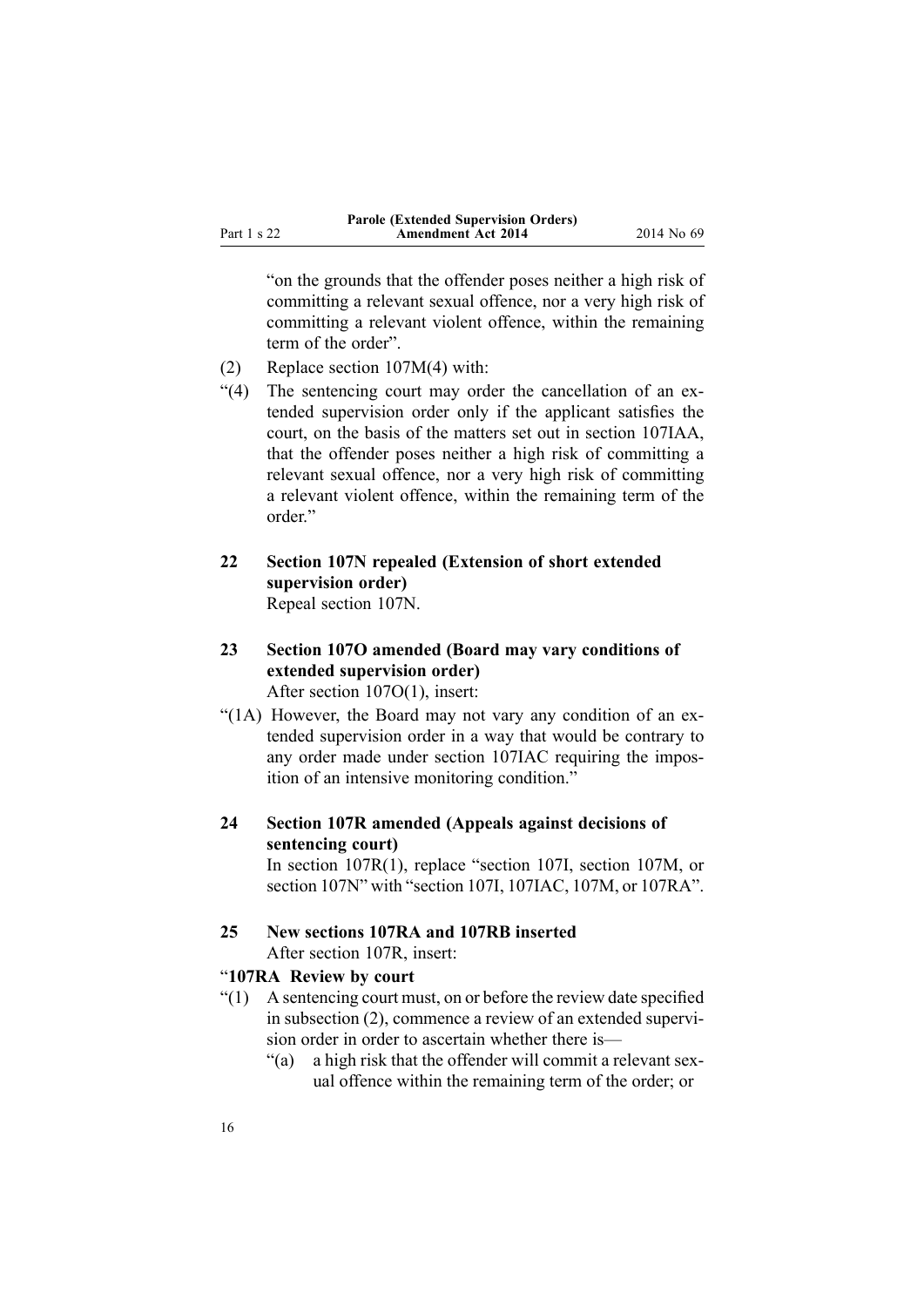- <span id="page-16-0"></span>"(b) <sup>a</sup> very high risk that the offender will commit <sup>a</sup> relevant violent offence within the remaining term of the order.
- "(2) The review date of an extended supervision order is,—
	- "(a) if an offender has not ceased to be subject to an extended supervision order since first becoming subject to an extended supervision order, the date that is 15 years after the date on which the first extended supervision order commenced; and
	- "(b) thereafter, 5 years after the imposition of any and each new extended supervision order.
- "(3) A review under this section must be commenced by way of an application by the chief executive, which may be made at any time within 4 months before the review date.
- "(4) For the purpose of <sup>a</sup> review under this section, sections 107F (except subsection (1)), 107G, 107GA, and 107H apply (with any necessary modification) as if the review were an application for an extended supervision order.
- "(5) Following the review, the court must either confirm the order or cancel it.
- "(6) The court may only confirm the order if, on the basis of the matters set out in section 107IAA, it is satisfied that there is—
	- "(a) <sup>a</sup> high risk that the offender will commit <sup>a</sup> relevant sexual offence within the remaining term of the order; or
	- "(b) <sup>a</sup> very high risk that the offender will commit <sup>a</sup> relevant violent offence within the remaining term of the order.
- "(7) For any period during which time has ceased to run on an extended supervision order under section 107P, time also ceases to run on the period specified in subsection (2) for the purpose of calculating the review date of an extended supervision order.

### "**107RB Biennial review of high-impact conditions**

- "(1) In this section, <sup>a</sup> **high-impact condition**, in relation to an extended supervision order imposed on an offender, means either of the following:
	- "(a) <sup>a</sup> residential condition that requires the offender to stay at <sup>a</sup> specified residence for more than <sup>a</sup> total of 70 hours during any week: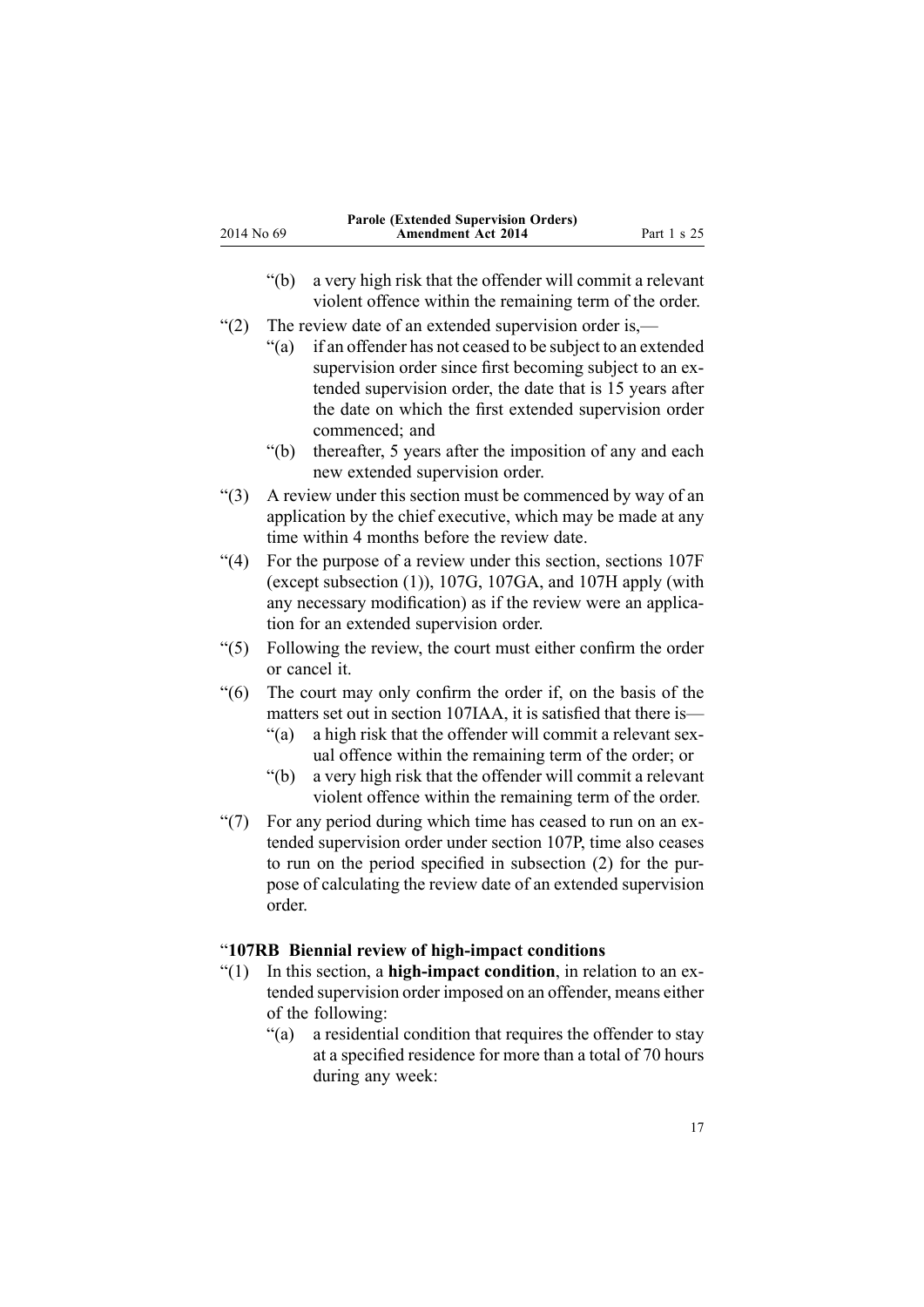- "(b) <sup>a</sup> condition requiring the offender to submit to <sup>a</sup> form of electronic monitoring that enables the offender's whereabouts to be monitored when the offender is not at his or her residence.
- "(2) The Board must review every high-impact condition of an offender's extended supervision order every 2 years after the later of the following:
	- "(a) the date on which the high-impact condition was imposed:
	- "(b) the date on which the high-impact condition was confirmed or varied, whether under section 107O or this section.
- "(3) Before <sup>a</sup> review under this section,—
	- "(a) the chief executive must make <sup>a</sup> recommendation to the Board on whether the condition is still appropriate and, if not, whether the condition should be discharged or varied and, if it should be varied, how; and
	- "(b) the Board must advise the offender that <sup>a</sup> review is to take place and that he or she may make <sup>a</sup> written submission to the Board; and
	- "(c) the Board may seek information from any other person it considers has, or may have, an interest in the application.
- "(4) The review may be determined without the Board hearing from any person, unless—
	- "(a) the Board wishes to hear from any person orally; or
	- "(b) the Board is contemplating making <sup>a</sup> high-impact condition more onerous, in which case it must give the offender an opportunity to appear before the Board.
- "(5) Following the review, the Board may confirm, discharge, or vary the condition.
- "(6) Section 58(4) applies if the Board directs the variation or discharge of <sup>a</sup> high-impact condition section.
- "(7) For any period during which time has ceased to run on an extended supervision order under section 107P, time also ceases to run on the period of 2 years specified in subsection (2) for the purpose of calculating the date or dates by which the Board must conduct <sup>a</sup> review under this section."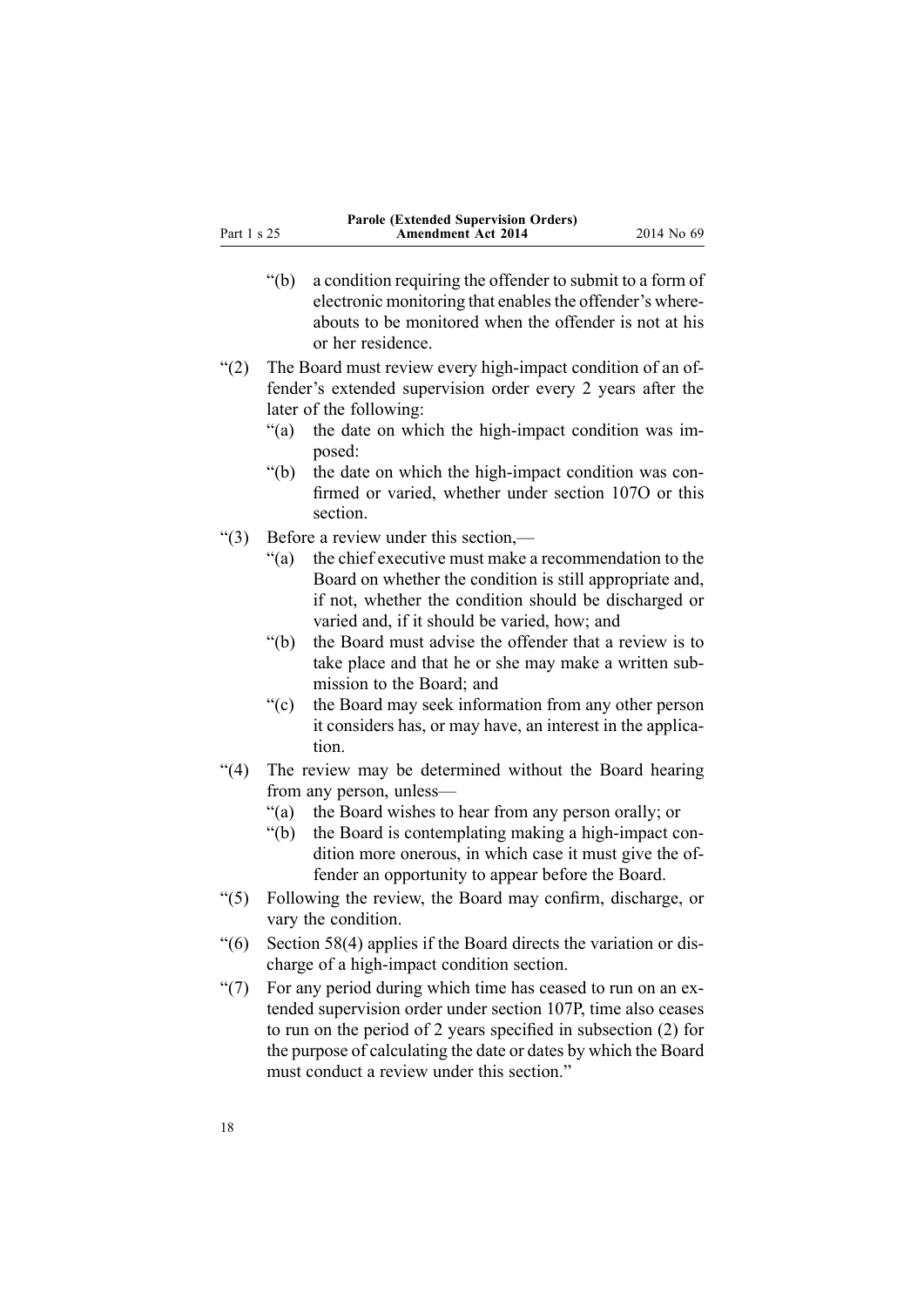### <span id="page-18-0"></span>**26 Section 107U amended (Rules about court practice and procedure)**

In [section](http://www.legislation.govt.nz/pdflink.aspx?id=DLM139664) 107U, replace "section 107I, section 107M, or section 107N" with "section 107I, 107M, or 107RA".

**27 Sections 107Y and 107Z repealed** Repeal [sections](http://www.legislation.govt.nz/pdflink.aspx?id=DLM139674) 107Y and [107Z](http://www.legislation.govt.nz/pdflink.aspx?id=DLM139680).

#### **28 New sections 107ZA and 107ZB inserted**

After the cross-heading below [section](http://www.legislation.govt.nz/pdflink.aspx?id=DLM139670) 107X, insert:

### "**107ZA Extension of certain orders that are in force before this section comes into force**

- "(1) This section applies where—
	- "(a) an offender is subject to an extended supervision order that—
		- "(i) was imposed before this section comes into force; and
		- "(ii) has an expiry date that is on or before the date that is 6 months after this section comes into force; and
	- "(b) an application is made for <sup>a</sup> new extended supervision order in respec<sup>t</sup> of the offender before the expiry date of the extended supervision order.
- "(2) When this section applies, the expiry date of the offender's existing extended supervision order is deemed to be the earliest of the following:
	- "(a) the date (if any) on which the application for <sup>a</sup> new extended supervision order is declined:
	- "(b) the date on which any new extended supervision order comes into force:
	- "(c) the date that is 6 months after this section comes into force.
- "(3) To avoid doubt, an offender referred to in subsection (1) remains subject to his or her extended supervision order until the applicable expiry date referred to in subsection (2).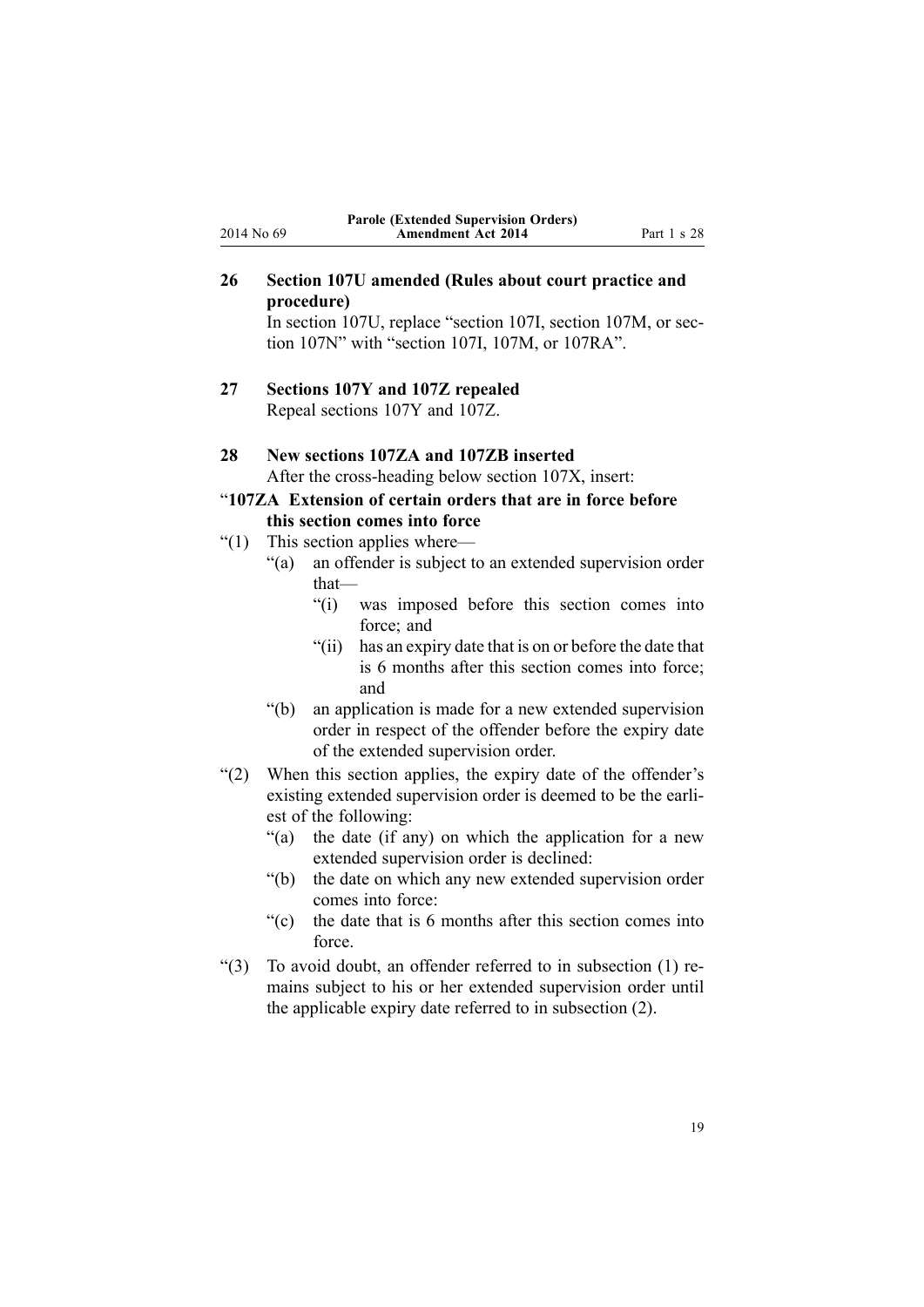### <span id="page-19-0"></span>"**107ZB Modification of conditions on extended supervision orders in force before this section comes into force**

- "(1) This section applies to an offender who is subject to an extended supervision order—
	- "(a) that was imposed before this section comes into force; and
	- "(b) that includes <sup>a</sup> condition, imposed under section 15(3)(b), requiring the offender to participate in <sup>a</sup> programme; and
	- "(c) where the terms of that condition—
		- "(i) require that the offender be, or result in the offender being, supervised, monitored, or subject to other restrictions, for longer each day than is necessary to ensure the offender's attendance at classes or participation in other activities associated with the programme; or
		- "(ii) require the offender to reside with, or result in the offender residing with, any person, persons, or agency in whose care the offender is placed.
- $(2)$  Where this section applies, the Board must, within 2 years after the date on which this section comes into force, review the condition imposed under section 15(3)(b) on the offender and either cancel the condition, or adjust it so that it complies with section  $107K(3)(bb)$ .
- "(3) If the Board has not conducted and completed the review required under this section by the close of the day that is 2 years after the date on which this section comes into force, the condition requiring the offender to participate in <sup>a</sup> programme is cancelled."

### **Part 2**

### **Technical and consequential amendments**

#### **29 Amendment to Corrections Act 2004**

- (1) This section amends the [Corrections](http://www.legislation.govt.nz/pdflink.aspx?id=DLM294848) Act 2004.
- (2) In section  $65(2)(ab)$ , delete "or for the extension of an extended supervision order".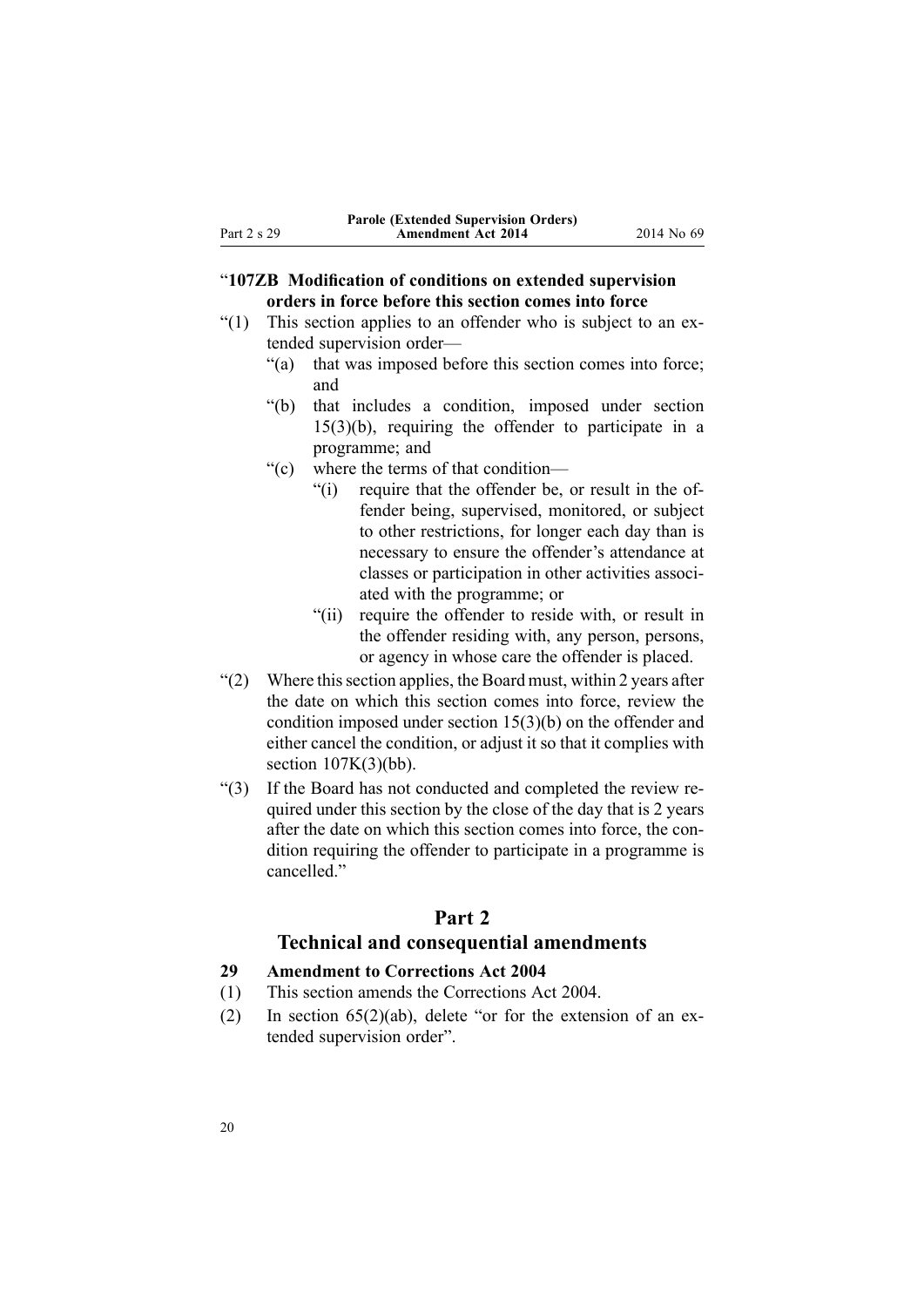### <span id="page-20-0"></span>**30 Amendment to Privacy Act 1993**

- (1) This section amends the [Privacy](http://www.legislation.govt.nz/pdflink.aspx?id=DLM296638) Act 1993.
- (2) In [Schedule](http://www.legislation.govt.nz/pdflink.aspx?id=DLM298798) 5, under the heading *Police records*, item relating to protection orders, third column, after paragraph (d), insert: "(e) an extended supervision order."
- (3) In [Schedule](http://www.legislation.govt.nz/pdflink.aspx?id=DLM298798) 5, under the heading *Police records*, item relating to restraining orders, third column, after paragraph (d), insert: "(e) an extended supervision order."
- (4) In [Schedule](http://www.legislation.govt.nz/pdflink.aspx?id=DLM298798) 5, under the heading *Police records*, item relating to non-contact orders, third column, after paragraph (d), insert: "(e) an extended supervision order."
- (5) In [Schedule](http://www.legislation.govt.nz/pdflink.aspx?id=DLM298798) 5, under the heading *Department of Corrections records*, after the item relating to community-based sentences, sentences of home detention, and conditions of release, insert:

| Extended    | Details of extended    | Police (access is for the  |
|-------------|------------------------|----------------------------|
| supervision | supervision orders     | purpose of managing the    |
| orders      | made under Part 1A     | conditions of the extended |
|             | of the Parole Act 2002 | supervision order)         |

#### **31 Amendments to Parole Regulations 2002**

- (1) This section amends the Parole [Regulations](http://www.legislation.govt.nz/pdflink.aspx?id=DLM132903) 2002.
- (2) Revoke regulation  $4(2)(m)$ ,  $(n)$ , and  $(o)$ .
- (3) In the Schedule, revoke [forms](http://www.legislation.govt.nz/pdflink.aspx?id=DLM132949) 15, [16](http://www.legislation.govt.nz/pdflink.aspx?id=DLM132952), and [17](http://www.legislation.govt.nz/pdflink.aspx?id=DLM132956).

### **32 Consequential amendments to Court of Appeal (Criminal) Rules 2001**

- (1) This section amends the Court of Appeal [\(Criminal\)](http://www.legislation.govt.nz/pdflink.aspx?id=DLM95708) Rules [2001](http://www.legislation.govt.nz/pdflink.aspx?id=DLM95708).
- (2) In rule [3\(1\)](http://www.legislation.govt.nz/pdflink.aspx?id=DLM95715), definition of **extended supervision order appeal**, replace "section 107M, or section 107N" with "section 107IAC, section 107M, or section 107RA".
- (3) In the Schedule, [form](http://www.legislation.govt.nz/pdflink.aspx?id=DLM5456734) 7, after the first bullet point, insert:
	- $\ddot{\bullet}$  *making an order under section 107IAC of the Parole Act 2002 requiring the imposition of an intensive monitoring condition; or*".
- (4) In the Schedule, [form](http://www.legislation.govt.nz/pdflink.aspx?id=DLM5456734) 7, replace the last bullet point with: